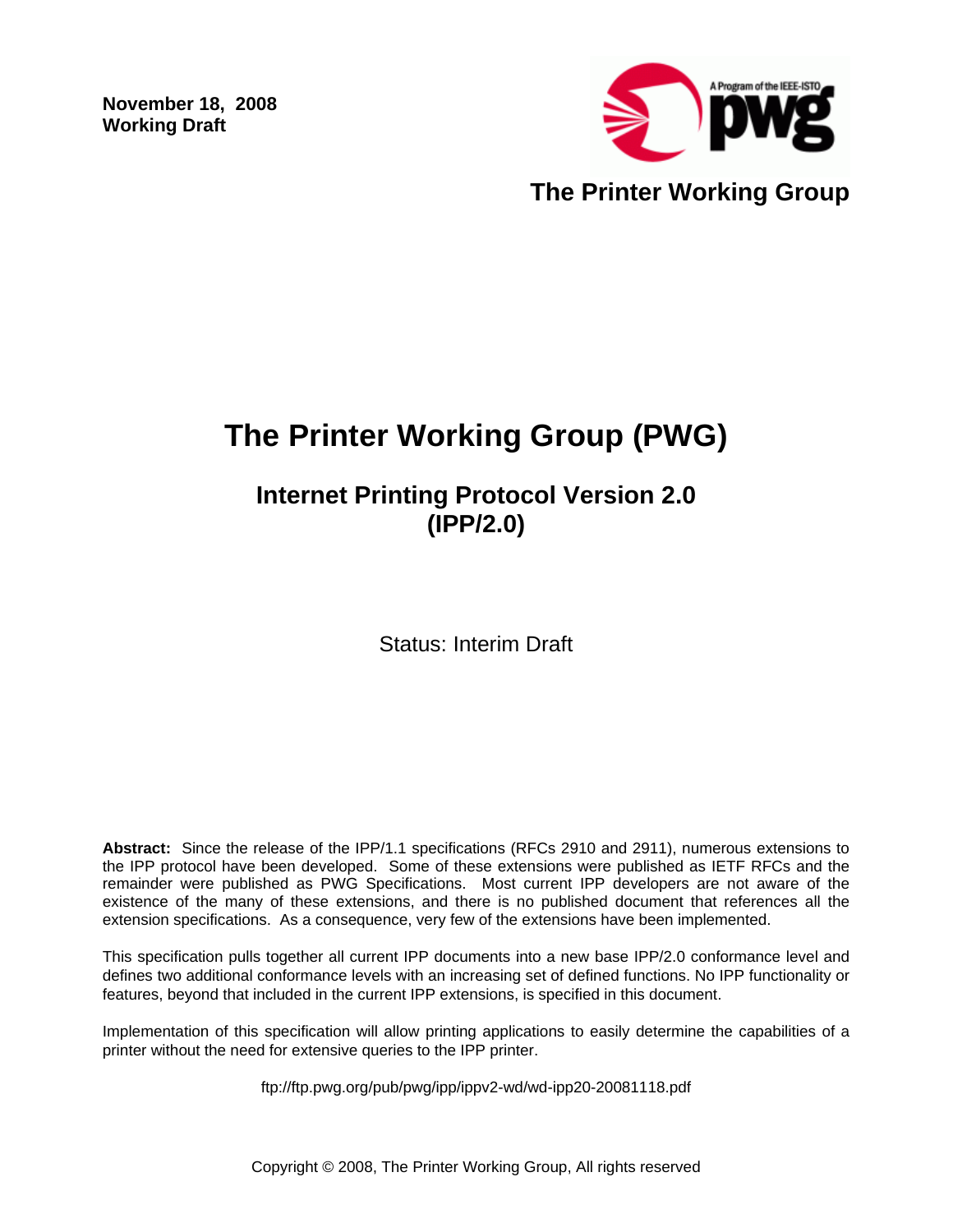#### **Copyright (C) 2008, The Printer Working Group. All rights reserved.**

This document may be copied and furnished to others, and derivative works that comment on, or otherwise explain it or assist in its implementation may be prepared, copied, published and distributed, in whole or in part, without restriction of any kind, provided that the above copyright notice, this paragraph and the title of the Document as referenced below are included on all such copies and derivative works. However, this document itself may not be modified in any way, such as by removing the copyright notice or references to the IEEE-ISTO and the Printer Working Group, a program of the IEEE-ISTO.

Title: Internet Printing Protocol Version 2.0

The IEEE-ISTO and the Printer Working Group DISCLAIM ANY AND ALL WARRANTIES, WHETHER EXPRESS OR IMPLIED INCLUDING (WITHOUT LIMITATION) ANY IMPLIED WARRANTIES OF MERCHANTABILITY OR FITNESS FOR A PARTICULAR PURPOSE.

The Printer Working Group, a program of the IEEE-ISTO, reserves the right to make changes to the document without further notice. The document may be updated, replaced or made obsolete by other documents at any time.

The IEEE-ISTO takes no position regarding the validity or scope of any intellectual property or other rights that might be claimed to pertain to the implementation or use of the technology described in this document or the extent to which any license under such rights might or might not be available; neither does it represent that it has made any effort to identify any such rights.

The IEEE-ISTO invites any interested party to bring to its attention any copyrights, patents, or patent applications, or other proprietary rights which may cover technology that may be required to implement the contents of this document. The IEEE-ISTO and its programs shall not be responsible for identifying patents for which a license may be required by a document and/or IEEE-ISTO Industry Group Standard or for conducting inquiries into the legal validity or scope of those patents that are brought to its attention. Inquiries may be submitted to the IEEE-ISTO by e-mail at:

ieee-isto@ieee.org.

The Printer Working Group acknowledges that the IEEE-ISTO (acting itself or through its designees) is, and shall at all times, be the sole entity that may authorize the use of certification marks, trademarks, or other special designations to indicate compliance with these materials.

Use of this document is wholly voluntary. The existence of this document does not imply that there are no other ways to produce, test, measure, purchase, market, or provide other goods and services related to its scope.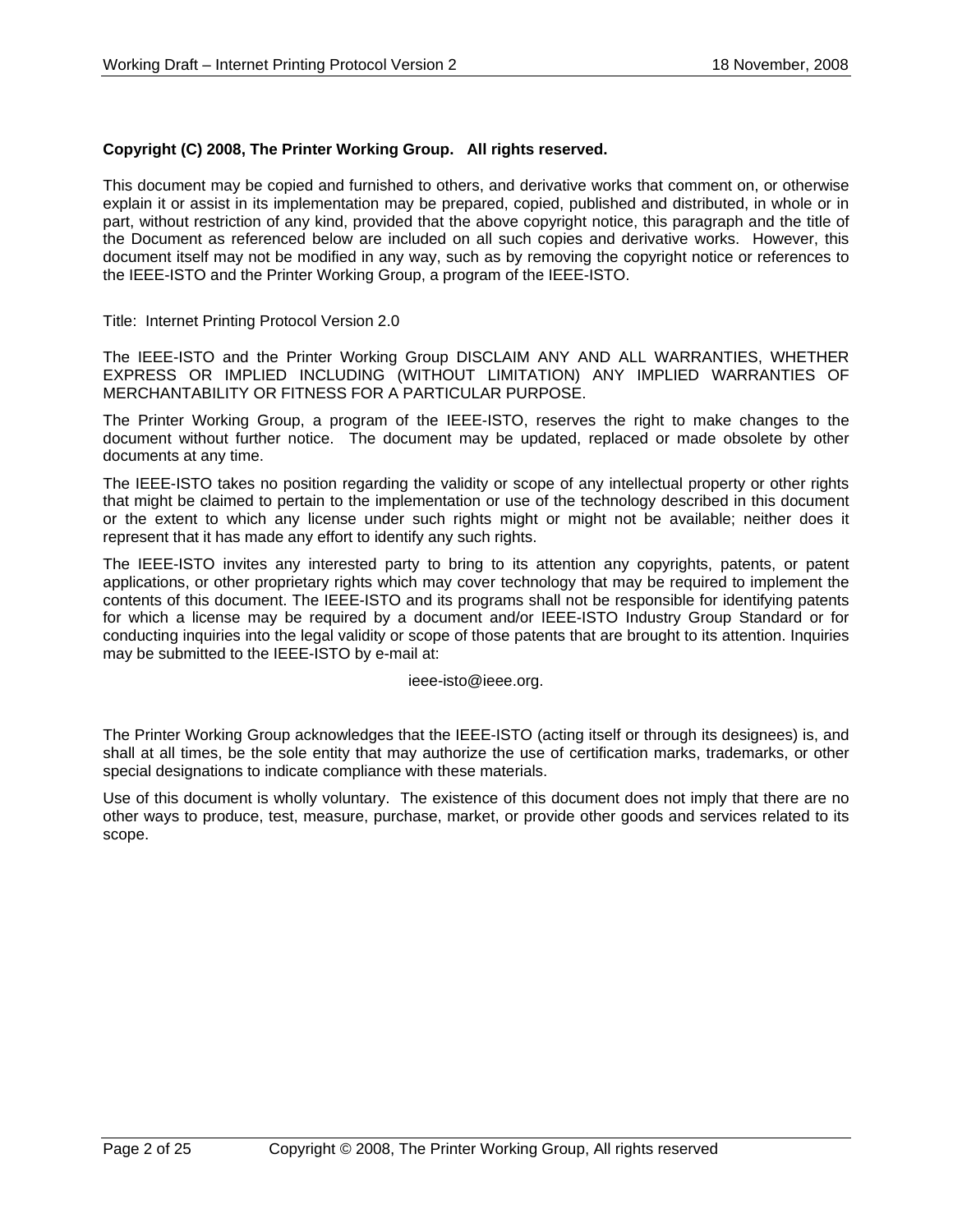#### **About the IEEE-ISTO**

The IEEE-ISTO is a not-for-profit corporation offering industry groups an innovative and flexible operational forum and support services. The IEEE-ISTO provides a forum not only to develop standards, but also to facilitate activities that support the implementation and acceptance of standards in the marketplace. The organization is affiliated with the IEEE (http://www.ieee.org/) and the IEEE Standards Association (http://standards.ieee.org/).

For additional information regarding the IEEE-ISTO and its industry programs visit http://www.ieee-isto.org.

#### **About the IEEE-ISTO PWG**

The Printer Working Group (or PWG) is a Program of the IEEE Industry Standards and Technology Organization (ISTO) with member organizations including printer manufacturers, print server developers, operating system providers, network operating systems providers, network connectivity vendors, and print management application developers. The group is chartered to make printers and the applications and operating systems supporting them work together better. All references to the PWG in this document implicitly mean "The Printer Working Group, a Program of the IEEE ISTO." In order to meet this objective, the PWG will document the results of their work as open standards that define print related protocols, interfaces, procedures and conventions. Printer manufacturers and vendors of printer related software will benefit from the interoperability provided by voluntary conformance to these standards.

In general, a PWG standard is a specification that is stable, well understood, and is technically competent, has multiple, independent and interoperable implementations with substantial operational experience, and enjoys significant public support.

For additional information regarding the Printer Working Group visit: http://www.pwg.org

#### **Contact information:**

The Printer Working Group c/o The IEEE Industry Standards and Technology Organization 445 Hoes Lane Piscataway, NJ 08854 USA

IPP Web Page:

http://www.pwg.org/ipp/

IPP Mailing List:

ipp@pwg.org

Instructions for subscribing to the IPP mailing list can be found at the following link: http://www.pwg.org/mailhelp.html

Implementers of this specification are encouraged to join the IPP Mailing List in order to participate in any discussions of the specification. Suggested additions, changes, or clarification to this specification, should be sent to the IPP Mailing list for consideration.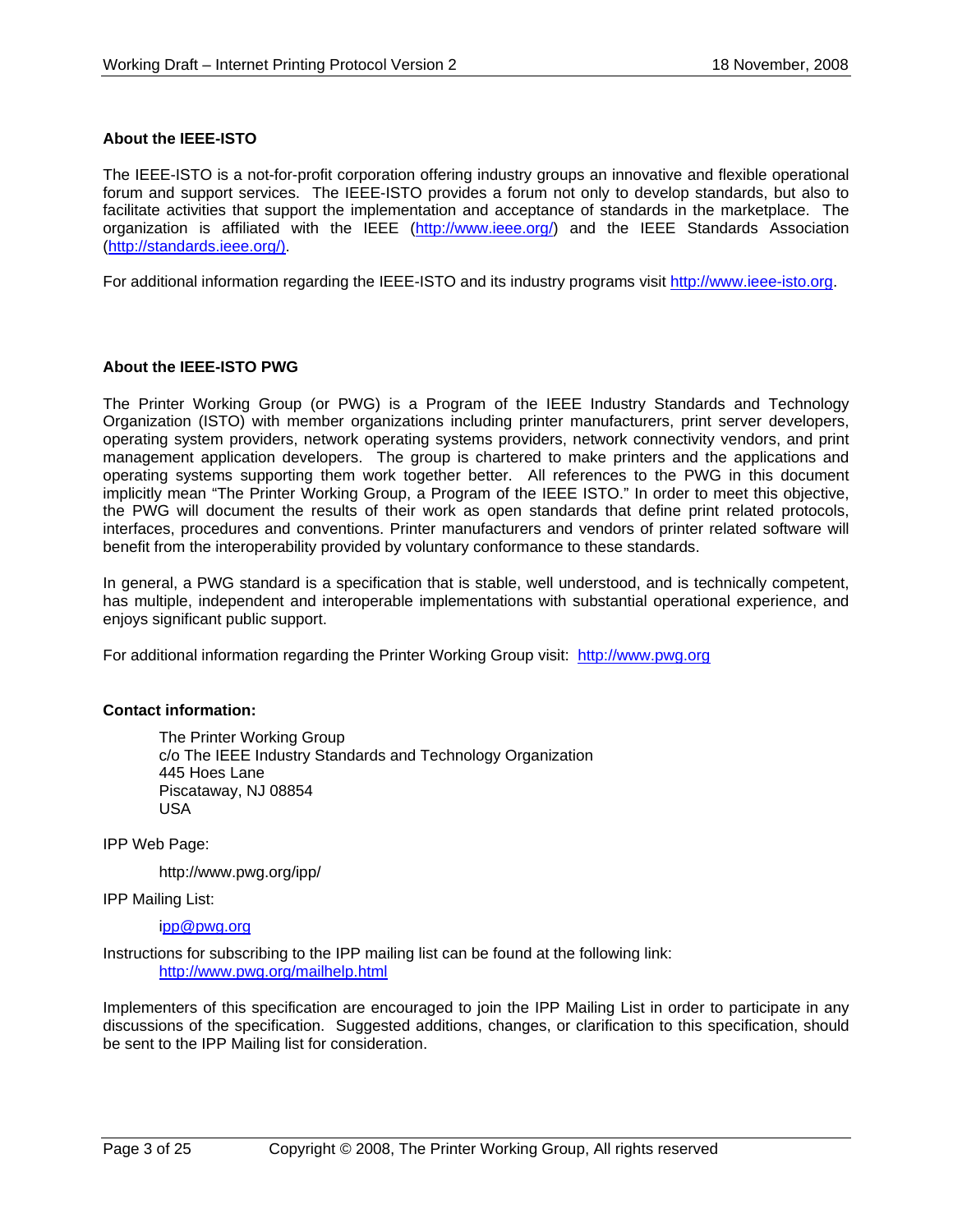## **Table of Contents**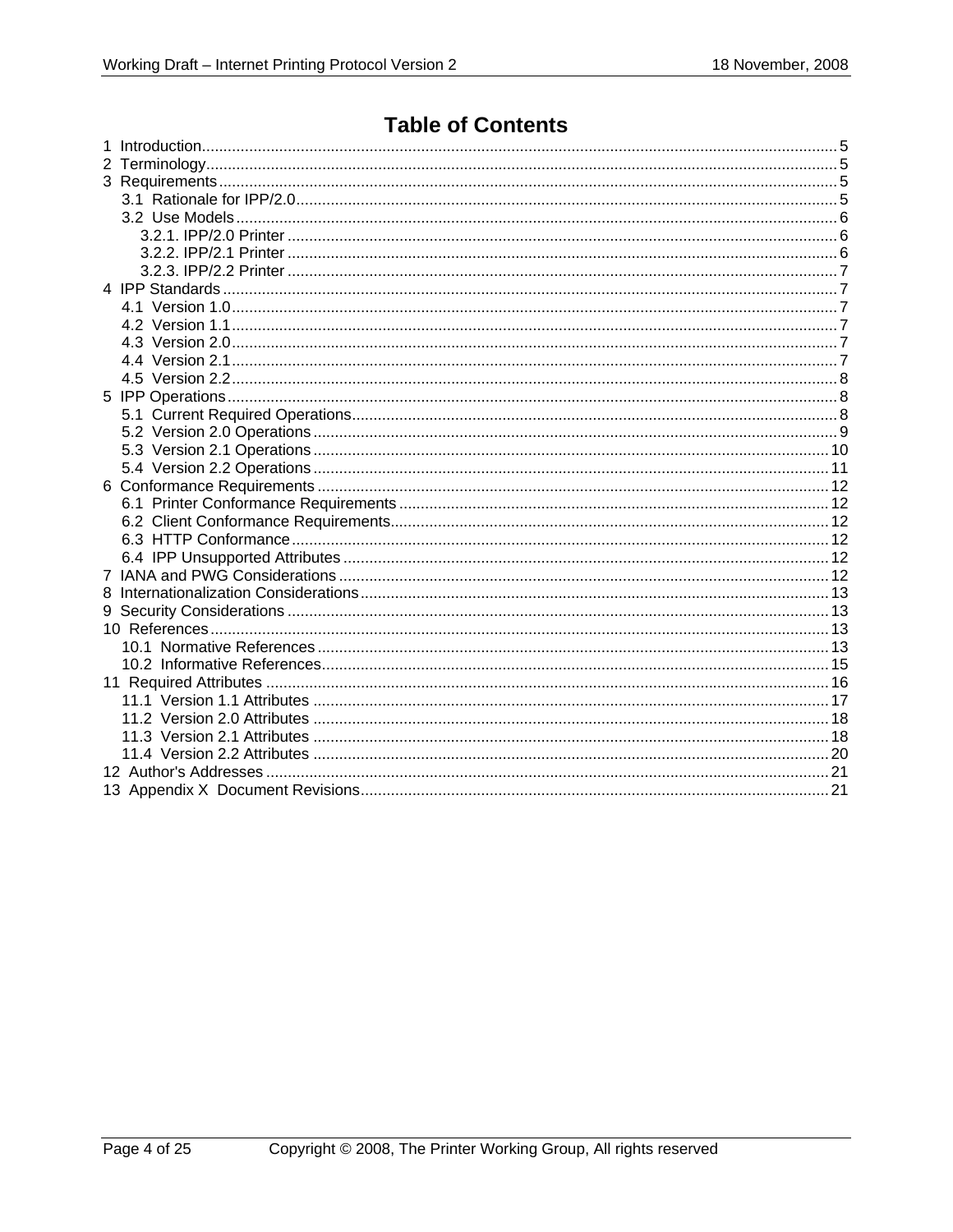## **1 Introduction**

The original IPP/1.0 protocol specifications, [RFC2565] and [RFC 2566], were published by the IETF in April 1999. The subsequent IPP/1.1 protocol specifications, [RFC2910] and [RFC2911], followed in September 2000. Since the release of IPP/1.1, an additional 15 IPP extension specifications have been published. Seven of these extension specifications were published by the IETF and the remaining eight were published as PWG specifications.

The purpose of this document is to provide a single reference to all the existing IPP specifications and to define a new set of IPP/2.x versions to provide a simple reference to the capabilities of an IPP printer relative to the support of the printer to the IPP extension specifications. The classification of interoperable function sets are defined in section 2, Terminology.

## **2 Terminology**

This section defines the following terms that are used throughout this document:

Capitalized terms, such as MUST, MUST NOT, REQUIRED, SHOULD, SHOULD NOT, MAY, NEED NOT, and OPTIONAL, have special meaning relating to conformance as defined in RFC 2119 [RFC2119]. If an implementation supports an IPP version defined in this document, then these terms apply; otherwise, they do not. These terms define conformance to this document only; they do not affect conformance to other documents, unless explicitly stated otherwise.

**IPP/2.0** – This IPP function set definition is quided by an environment where a small number of users are normally physically located very close to the device. The device is typically a low speed printer or MFD with a limited feature set geared to the requirements of a small group of users. Routine maintenance, such as loading paper and clearing paper jams, is usually performed by the current user. The configuration of the printer for special jobs, such as the need for a unique paper size or color, is also handled by the user requiring the configuration.

**IPP/2.1** – This IPP function set definition is guided by an environment with more users, and devices with higher speed, and higher duty cycle rating than a IPP/2.0 Printer, but the primary difference is in the features, location, and maintenance of the device. A IPP/2.1 printer is normally located in a central location with most users not physically close. The user's access to the printer may be limited and maintenance is only performed by assigned personnel. Features such as paper size and type are normally fixed and not easily modified for special use. IPP/2.1 printers tend to have more post-processing features, such as punching, folding, stapling, etc., than IPP/2.0 printers.

**IPP/2.2** – This IPP function set definition is guided by an environment with high speed and a very high duty cycle devices compared to the IPP/2.0 and IPP/2.1. One example of this environment is a data center where jobs are centrally scheduled rather than sent ad-hoc from a group of users. This class of printer is expected to consume significantly more supplies such as paper, toner, etc, and memory capacity than the other classes.

## **3 Requirements**

## **3.1 Rationale for IPP/2.0**

The Printer MIB v2 [RFC3805] and Port Monitor MIB [PWG5107.1] define:

- (a) Model of Print Devices
- (b) Operations for Print Devices
	- prtGeneralReset
	- prtConsoleDisable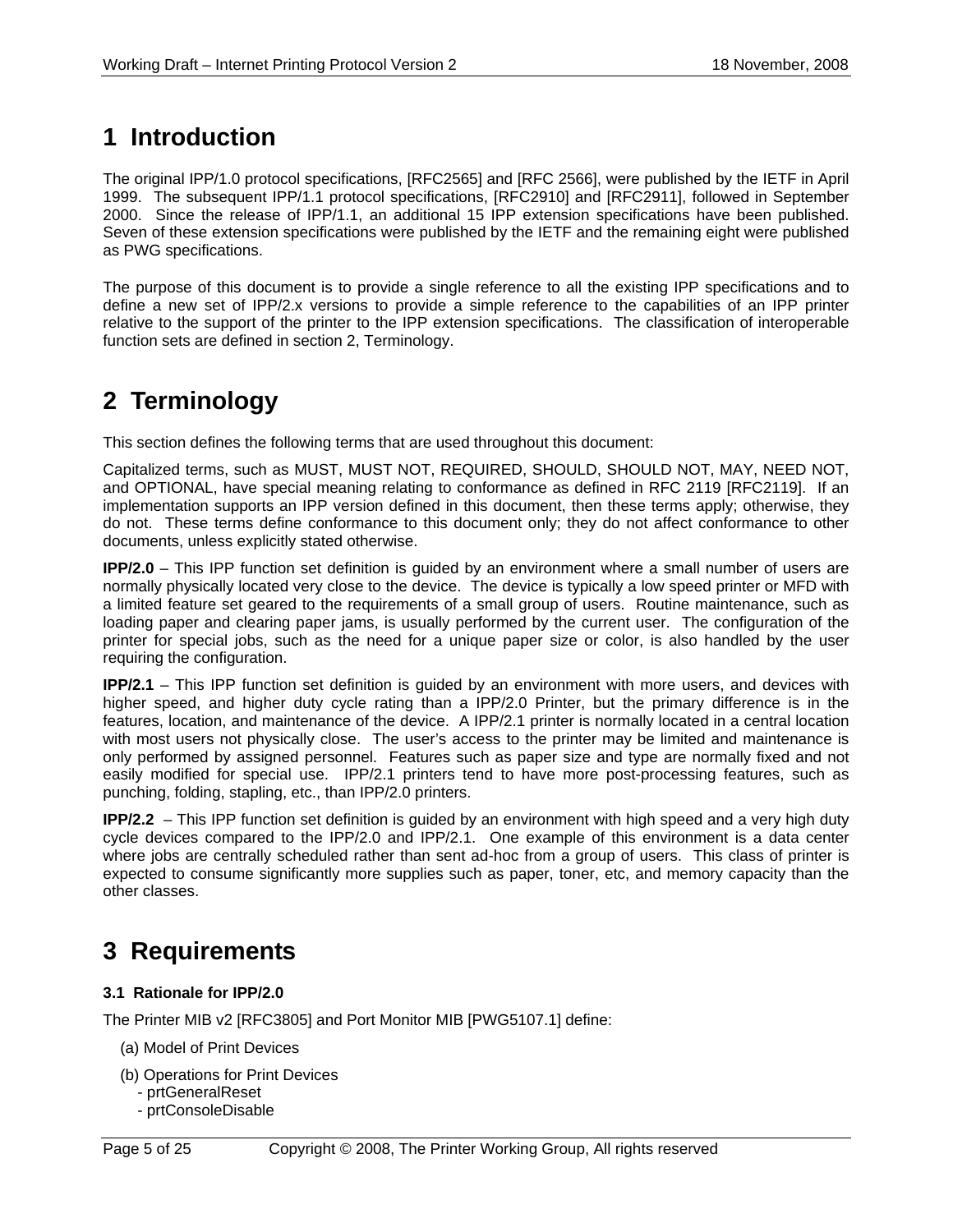- (c) Groups of simple attributes for Print Devices
	- prtInputTable --> prtInputName
	- ppmPortTable --> ppmPortServiceNameOrURI
- (d) Conformance requirements for implementations of Printer MIB v2 and Port Monitor MIB

The IPP/1.1 Model and Semantics [RFC2911] defines:

- (a) Model of Print Services, Print Devices, and Print Jobs
- (b) Operations for Print Services and Print Jobs
	- Pause-Printer
	- Print-Job
- (c) Attributes for Print Services and Print Jobs
	- printer-location
	- job-id
- (d) Conformance requirements for implementations of IPP/1.1

The IPP/1.1 Encoding and Transport [RFC2910] defines:

- (a) Protocol Bindings for IPP/1.1
	- HTTP with optional upgrade to TLS
- (b) Mappings of operations for Print Services and Print Jobs.
- (c) Conformance requirements for implementations of IPP/1.1

Later IETF and PWG standards-track specifications defined 14 IPP/1.1 extensions including:

- (a) New operations
	- Set-Printer-Attributes [RFC3380]
	- Resume-Job [RFC3998]
- (b) New attribute syntaxes - collection [RFC3382]
- (c) New objects
	- Subscription [RFC3995]
	- Document [PWG5100.5]

Current printers often support functionality standardized in these IPP/1.1 extensions (in a proprietary manner). In order to support user requirements for advanced printing functionality, there is a clear need to standardize profiles of these IPP/1.1 extensions for reliable interoperability and to encourage adoption of IPP-based infrastructure.

## **3.2 Use Models**

See the guiding principles of IPP/2.0, IPP/2.1, and IPP/2.2 function sets in section 2, Terminology.

#### **3.2.1. IPP/2.0 Printer**

Alice, Bob, and Charlie are graphic artists who share a printer down the hall. They all load paper when needed. Alice and Bob have convinced Charlie that he should load the toner cartridges. But they do use many paper sizes - they need PWG Media Standardized Names [PWG5101.1] used in the IPP 'media' attribute. And they print lots of thumbnails of graphic images - they need standard IPP document formats.

#### **3.2.2. IPP/2.1 Printer**

Joe and his colleagues send large documents to a printer in a building across the street in a 'glasshouse' with some web servers.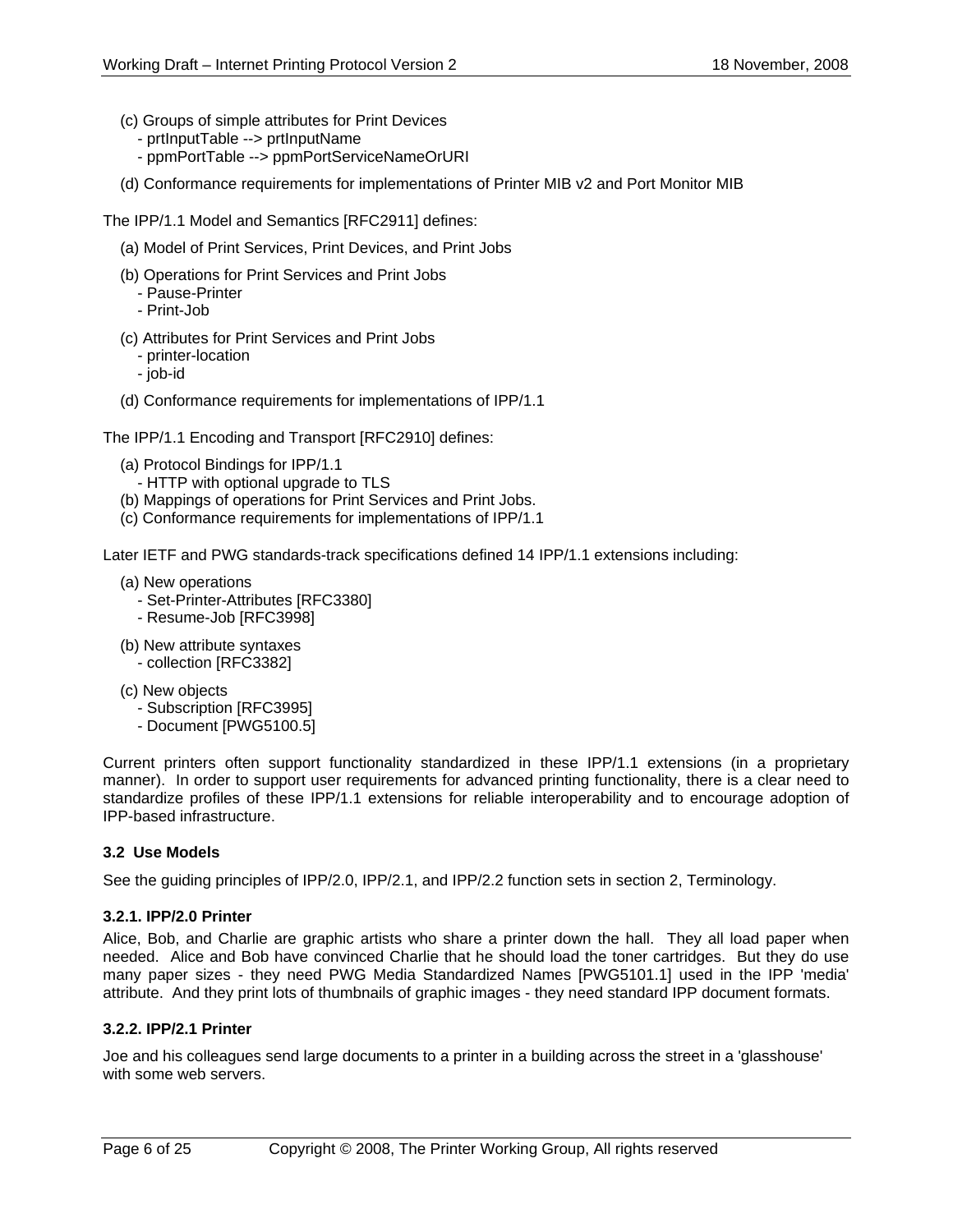Both Joe and the operator Sue in the glasshouse manage lots of jobs - they need to hold and release jobs. Joe wants to keep track of his jobs - he needs to subscribe for job events.

Sue is expected to manage several printers - she needs to enable and disable printers (i.e., enable/disable accepting new jobs over input channels).

#### **3.2.3. IPP/2.2 Printer**

Louise works in Accounting for a big wholesaler in Kansas City. She sends variable data jobs (e.g., different user names, user addresses, and balance owed amounts formatted onto a pre-printed form) to a printer in Chicago.

Her friend Sam is a night-shift operator in Chicago. Sam has to make sure that job resources (e.g., the preprinted forms for Louise's jobs) are loaded when needed - he often needs to pause the printer after the current job.

## **4 IPP Standards**

This section defines the IPP standards supported at each IPP version level. Each version level must support the complete required functionality of all lower versions.

### **4.1 Version 1.0**

RFC 2565 Internet Printing Protocol/1.0: Encoding and Transport (April 1999)

RFC 2566 Internet Printing Protocol/1.0: Model and Semantics (April 1999)

### **4.2 Version 1.1**

The IPP/1.1 protocol specifications supersede and obsolete the IPP/1.0 protocol specifications.

RFC 2910 Internet Printing Protocol/1.1: Encoding and Transport (September 2000)

RFC 2911 Internet Printing Protocol/1.1: Model and Semantics (September 2000)

RFC 3510 Internet Printing Protocol: IPP URL Scheme (April 2003)

## **4.3 Version 2.0**

The IPP/2.0 printer shall support the IPP specifications defined for IPP/1.1 plus the following.

PWG 5100.1 Internet Printing Protocol: "finishings" attribute values extension (February 2001)

PWG 5100.2 Internet Printing Protocol: "output-bin" attribute extension (February 2001)

PWG 5101.1 PWG Standard for Media Size Names (February 2002)

## **4.4 Version 2.1**

The IPP/2.1 printer shall support the IPP specifications defined for IPP/2.0 plus the following.

RFC 3380 Internet Printing Protocol: Job and Printer Set Operations (September 2002)

RFC 3381 Internet Printing Protocol: Job Progress Attributes (September 2002)

RFC 3382 The 'collection' Attribute Syntax (September 2002)

RFC 3995 Internet Printing Protocol: Event Notifications and Subscriptions (March 2005)

RFC 3996 Internet Printing Protocol: The 'ippget' Delivery Method for Event Notifications (March 2005)

RFC 3998 Internet Printing Protocol: Job and Printer Administrative Operations (March 2005)

PWG 5100.7 Internet Printing Protocol: Job Extensions (October 2003)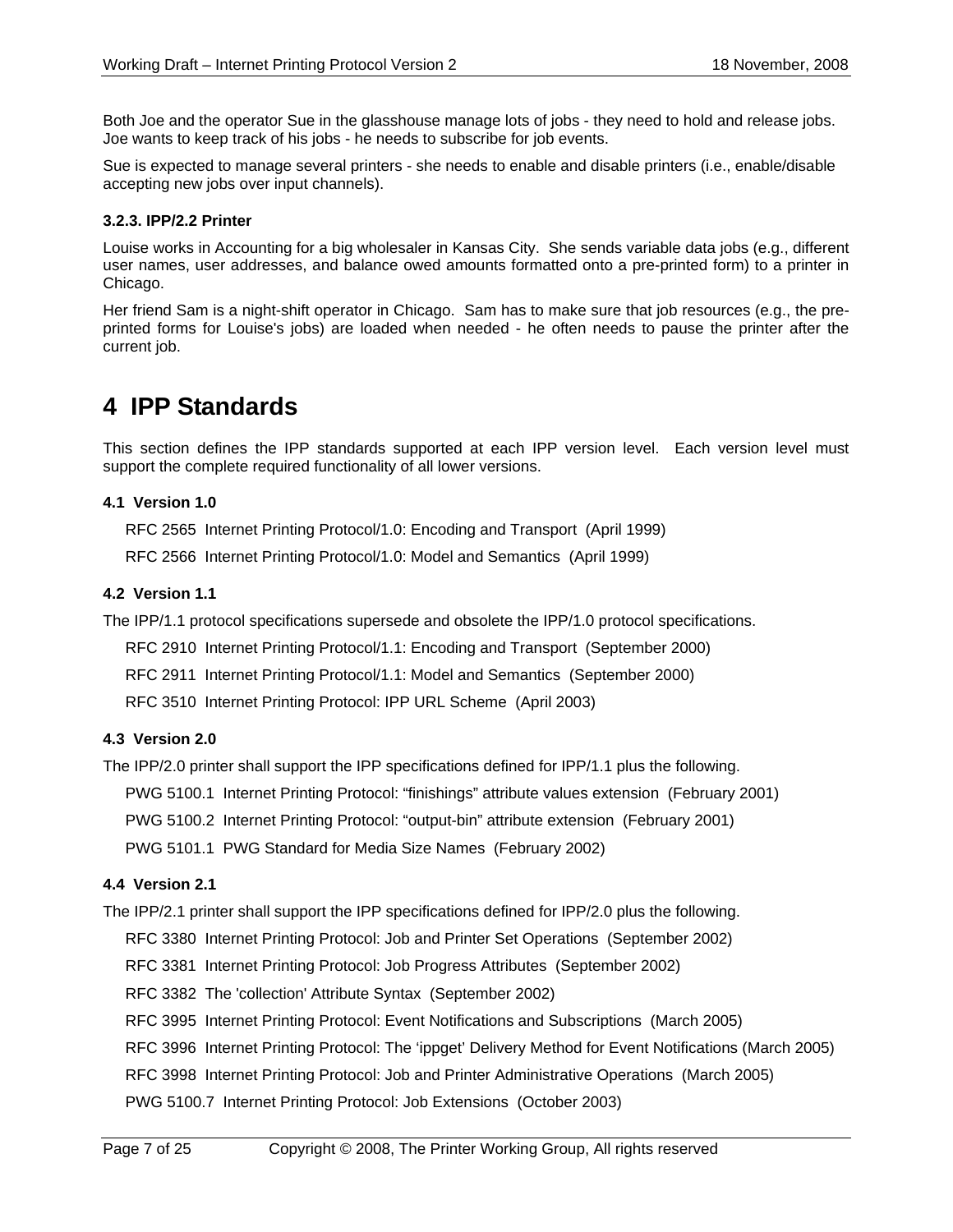## **4.5 Version 2.2**

The IPP/2.2 printer shall support the IPP specifications defined for IPP/2.1 plus the following.

- PWG 5100.3 Internet Printing Protocol: Production Printing Attributes Set 1 (February 2001)
- PWG 5100.5 Internet Printing Protocol: Document Object (October 2003)
- PWG 5100.6 Internet Printing Protocol: Page Overrides (October 2003)
- PWG 5100.8 Internet Printing Protocol: "-actual" Attributes (March 2003)

## **5 IPP Operations**

IPP/2.0 through IPP/2.2 also define specific support requirements for the IPP Operations defined in the various IPP specifications. Many IPP Operations are currently defined in their source specifications as optional and, if they were to remain optional, the desired interoperability objective would not be achieved. This section defines the support requirements for each currently optional IPP Operation based upon the associated group.

### **5.1 Current Required Operations**

The following IPP Operations are currently specified as required in their respective defining documents. For IPP/2.x implementations, these operations shall also be required if the defining specification is included in the specific IPP/2.x version implemented.

| Code   | <b>Operation Name</b>               | <b>Source</b>   |
|--------|-------------------------------------|-----------------|
| 0x0002 | Print-Job                           | <b>RFC 2911</b> |
| 0x0004 | Validate-Job                        | <b>RFC 2911</b> |
| 0x0008 | Cancel-Job                          | <b>RFC 2911</b> |
| 0x0009 | Get-Job-Attributes                  | <b>RFC 2911</b> |
| 0x000A | Get-Jobs                            | <b>RFC 2911</b> |
| 0x000B | Get-Printer-Attributes              | <b>RFC 2911</b> |
| 0x0016 | <b>Create-Printer-Subscriptions</b> | <b>RFC 3995</b> |
| 0x0018 | Get-Subscription-Attributes         | <b>RFC 3995</b> |
| 0x0019 | Get-Subscriptions                   | <b>RFC 3995</b> |
| 0x001A | Renew-Subscription                  | <b>RFC 3995</b> |
| 0x001B | <b>Cancel-Subscription</b>          | <b>RFC 3995</b> |
| 0x001C | Get-Notifications                   | <b>RFC 3996</b> |
| 0x0033 | Cancel-Document                     | PWG 5100.5      |
| 0x0034 | Get-Document-Attributes             | PWG 5100.5      |
| 0x0035 | Get-Documents                       | PWG 5100.5      |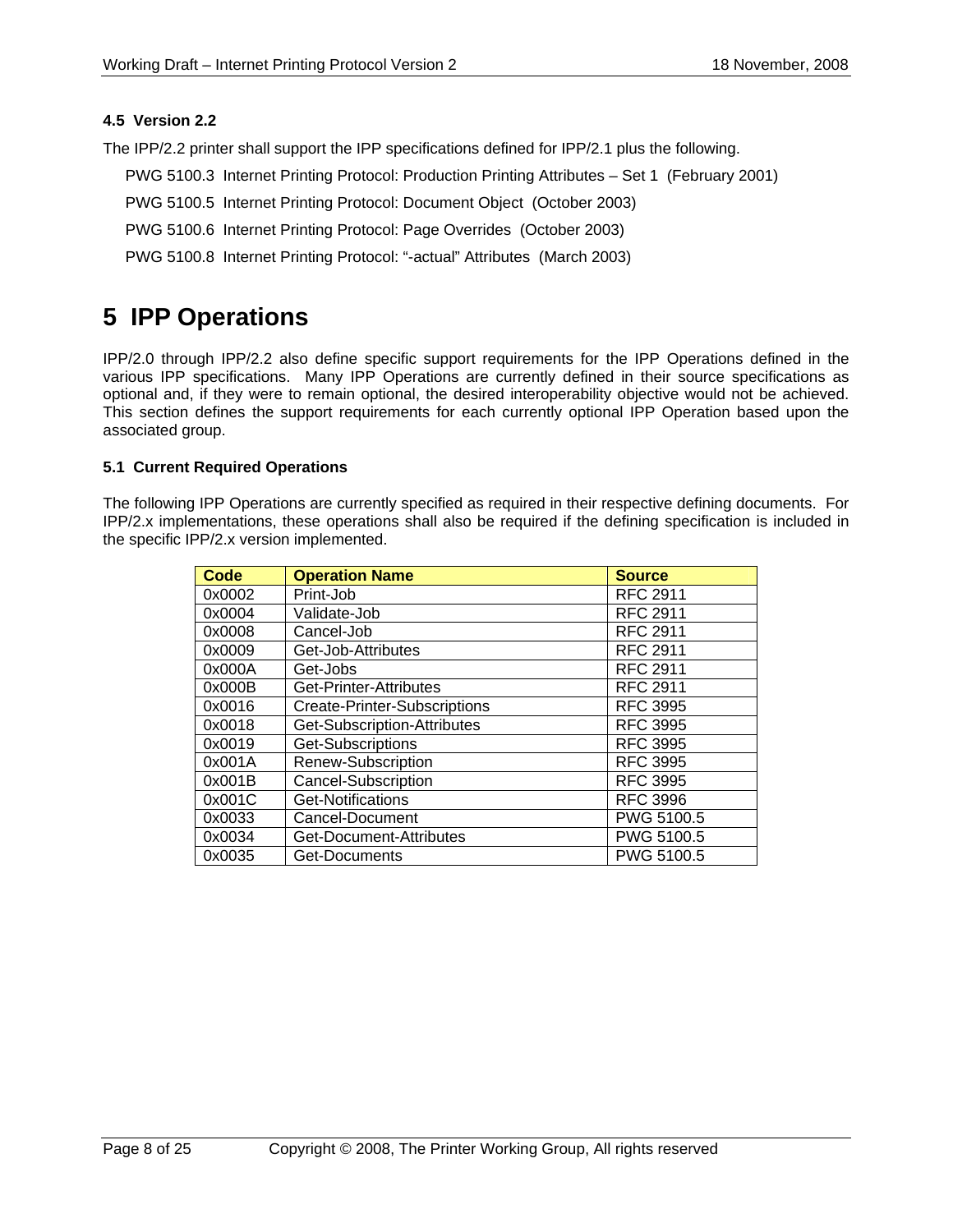## **5.2 Version 2.0 Operations**

The following IPP Operations are included in the defining documents for IPP/2.0. The required support for each IPP Operation in a V2.0 implementation is defined as follows. Note that a V2.0 implementation may also include support for additional IPP operations other than specified in this list.

| Code   | <b>Operation Name</b>  | <b>Source</b>   | <b>Support</b> |
|--------|------------------------|-----------------|----------------|
| 0x0002 | Print-Job              | <b>RFC 2911</b> | required       |
| 0x0003 | Print-URI              | <b>RFC 2911</b> | optional       |
| 0x0004 | Validate-Job           | <b>RFC 2911</b> | required       |
| 0x0005 | Create-Job             | <b>RFC 2911</b> | optional       |
| 0x0006 | Send-Document          | <b>RFC 2911</b> | optional       |
| 0x0007 | Send-URI               | <b>RFC 2911</b> | optional       |
| 0x0008 | Cancel-Job             | <b>RFC 2911</b> | required       |
| 0x0009 | Get-Job-Attributes     | <b>RFC 2911</b> | required       |
| 0x000A | Get-Jobs               | <b>RFC 2911</b> | required       |
| 0x000B | Get-Printer-Attributes | <b>RFC 2911</b> | required       |
| 0x000C | Hold-Job               | <b>RFC 2911</b> | optional       |
| 0x000D | Release-Job            | <b>RFC 2911</b> | optional       |
| 0x000E | Restart-Job            | <b>RFC 2911</b> | optional       |
| 0x0010 | Pause-Printer          | <b>RFC 2911</b> | optional       |
| 0x0011 | <b>Resume-Printer</b>  | <b>RFC 2911</b> | optional       |
| 0x0012 | Purge-Jobs             | <b>RFC 2911</b> | optional       |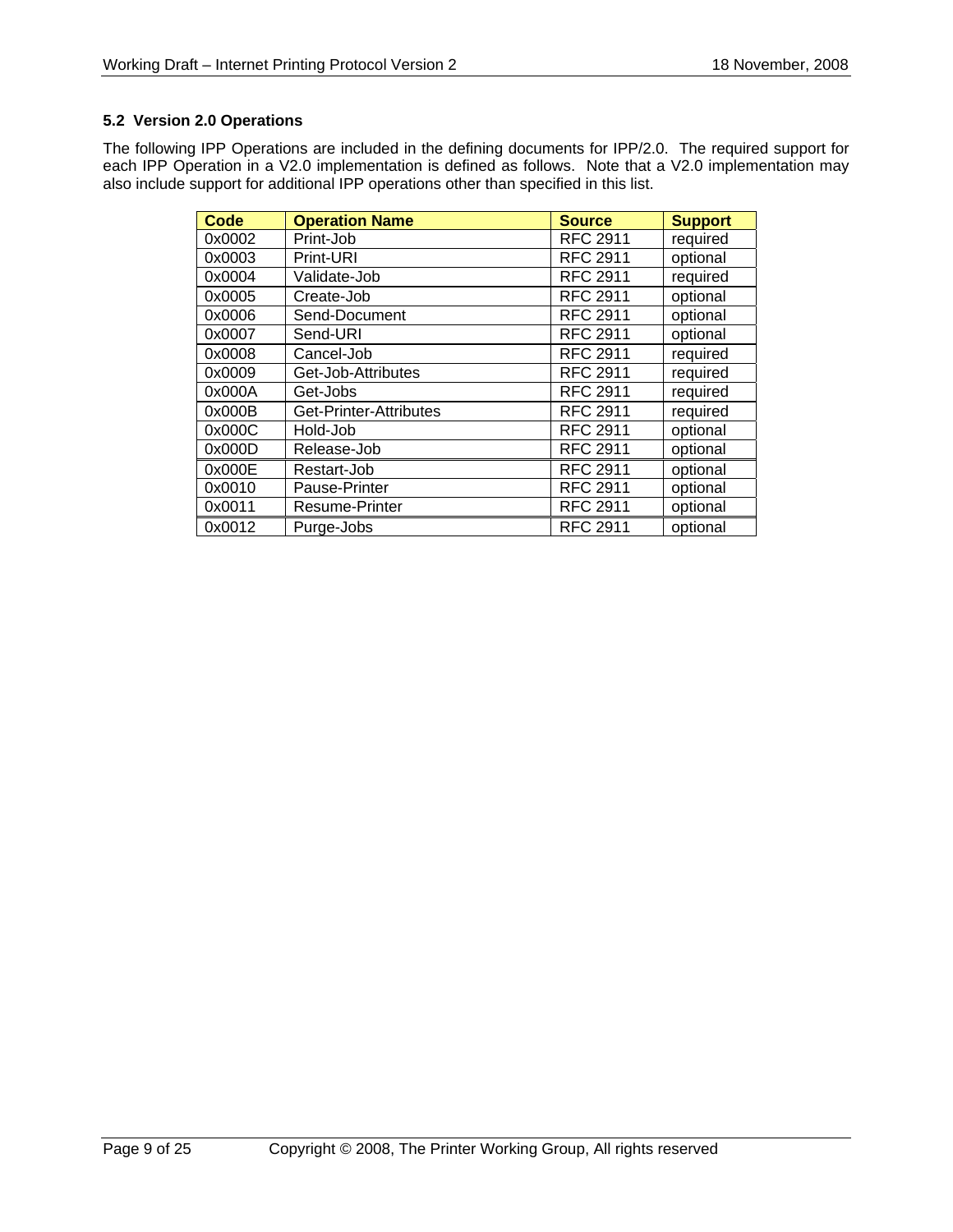## **5.3 Version 2.1 Operations**

The following IPP Operations are included in the defining documents for IPP/2.1. The required support for each IPP Operation in a V2.1 implementation is defined as follows. Note that a V2.1 implementation may also include support for additional IPP operations other than specified in this list.

| <b>Code</b> | <b>Operation Name</b>               | <b>Source</b>   | <b>Support</b> |
|-------------|-------------------------------------|-----------------|----------------|
| 0x0002      | Print-Job                           | <b>RFC 2911</b> | required       |
| 0x0003      | Print-URI                           | <b>RFC 2911</b> | optional       |
| 0x0004      | Validate-Job                        | <b>RFC 2911</b> | required       |
| 0x0005      | Create-Job                          | <b>RFC 2911</b> | required       |
| 0x0006      | Send-Document                       | <b>RFC 2911</b> | required       |
| 0x0007      | Send-URI                            | <b>RFC 2911</b> | optional       |
| 0x0008      | Cancel-Job                          | <b>RFC 2911</b> | required       |
| 0x0009      | Get-Job-Attributes                  | <b>RFC 2911</b> | required       |
| 0x000A      | Get-Jobs                            | <b>RFC 2911</b> | required       |
| 0x000B      | Get-Printer-Attributes              | <b>RFC 2911</b> | required       |
| 0x000C      | Hold-Job                            | <b>RFC 2911</b> | required       |
| 0x000D      | Release-Job                         | <b>RFC 2911</b> | required       |
| 0x000E      | Restart-Job                         | <b>RFC 2911</b> | required       |
| 0x0010      | Pause-Printer                       | <b>RFC 2911</b> | required       |
| 0x0011      | Resume-Printer                      | <b>RFC 2911</b> | required       |
| 0x0012      | Purge-Jobs                          | <b>RFC 2911</b> | required       |
| 0x0013      | Set-Printer-Attributes              | <b>RFC 3380</b> | required       |
| 0x0014      | Set-Job-Attributes                  | <b>RFC 3380</b> | required       |
| 0x0015      | Get-Printer-Supported-Values        | <b>RFC 3380</b> | required       |
| 0x0016      | <b>Create-Printer-Subscriptions</b> | <b>RFC 3995</b> | required       |
| 0x0017      | Create-Job-Subscriptions            | <b>RFC 3995</b> | optional       |
| 0x0018      | Get-Subscription-Attributes         | <b>RFC 3995</b> | required       |
| 0x0019      | Get-Subscriptions                   | <b>RFC 3995</b> | required       |
| 0x001A      | Renew-Subscription                  | <b>RFC 3995</b> | required       |
| 0x001B      | Cancel-Subscription                 | <b>RFC 3995</b> | required       |
| 0x001C      | Get-Notifications                   | <b>RFC 3995</b> | required       |
| 0x0022      | Enable-Printer                      | <b>RFC 3998</b> | required       |
| 0x0023      | Disable-Printer                     | <b>RFC 3998</b> | required       |
| 0x0024      | Pause-Printer-After-Current-Job     | <b>RFC 3998</b> | optional       |
| 0x0025      | Hold-New-Jobs                       | <b>RFC 3998</b> | optional       |
| 0x0026      | Release-Held-New-Jobs               | <b>RFC 3998</b> | optional       |
| 0x0027      | Deactivate-Printer                  | <b>RFC 3998</b> | optional       |
| 0x0028      | Activate-Printer                    | <b>RFC 3998</b> | optional       |
| 0x0029      | <b>Restart-Printer</b>              | <b>RFC 3998</b> | optional       |
| 0x002A      | Shutdown-Printer                    | <b>RFC 3998</b> | optional       |
| 0x002B      | Startup-Printer                     | <b>RFC 3998</b> | optional       |
| 0x002C      | Reprocess-Job                       | <b>RFC 3998</b> | optional       |
| 0x002D      | Cancel-Current-Job                  | <b>RFC 3998</b> | optional       |
| 0x002E      | Suspend-Current-Job                 | <b>RFC 3998</b> | optional       |
| 0x002F      | Resume-Job                          | <b>RFC 3998</b> | optional       |
| 0x0030      | Promote-Job                         | <b>RFC 3998</b> | optional       |
| 0x0031      | Schedule-Job-After                  | <b>RFC 3998</b> | optional       |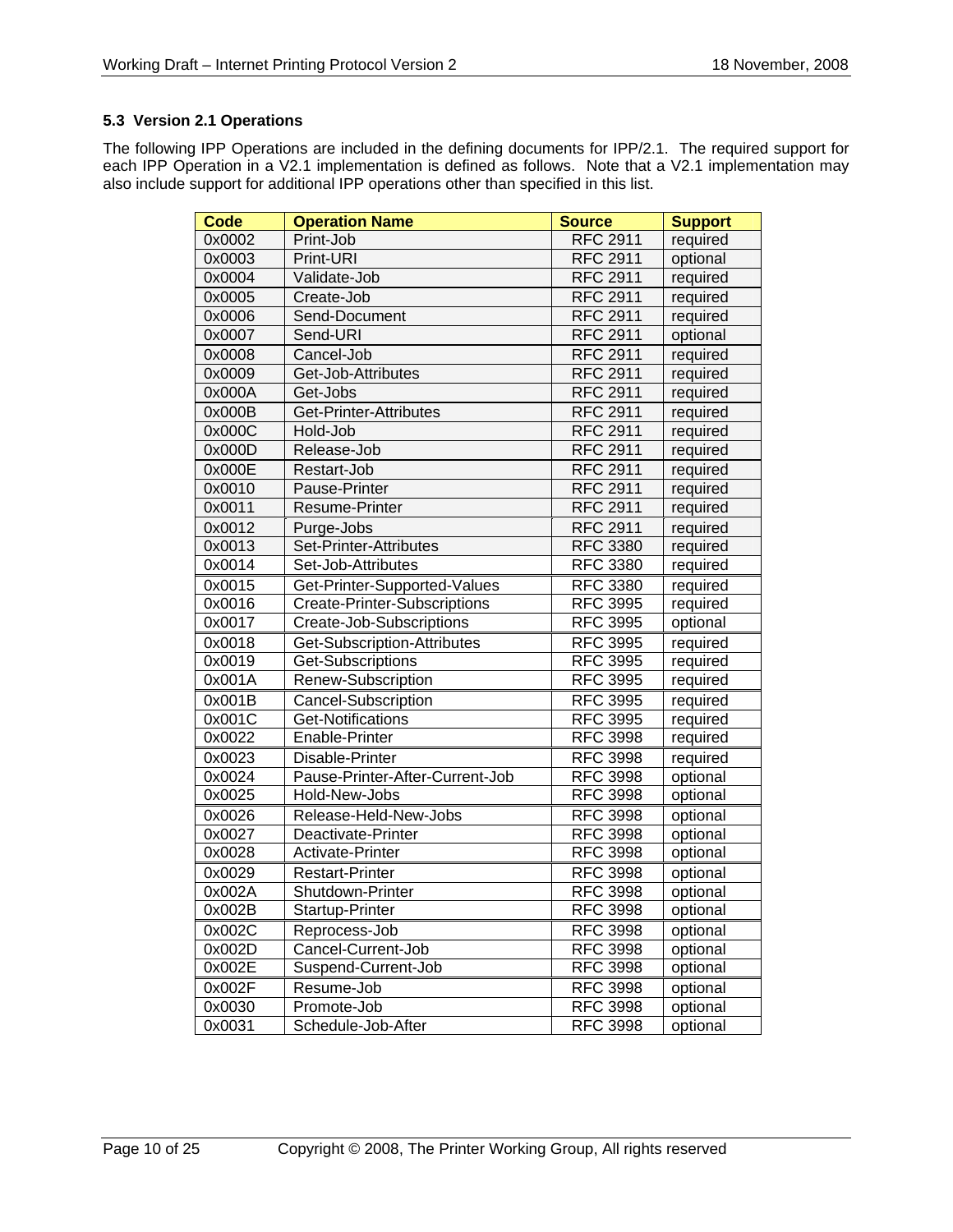## **5.4 Version 2.2 Operations**

The following IPP Operations are included in the defining documents for IPP/2.2. The required support for each IPP Operation in a V2.2 implementation is defined as follows.

| <b>Code</b>         | <b>Operation Name</b>               | <b>Source</b>   | <b>Support</b> |
|---------------------|-------------------------------------|-----------------|----------------|
| 0x0002              | Print-Job                           | <b>RFC 2911</b> | required       |
| 0x0003              | Print-URI                           | <b>RFC 2911</b> | optional       |
| 0x0004              | Validate-Job                        | <b>RFC 2911</b> | required       |
| 0x0005              | Create-Job                          | <b>RFC 2911</b> | required       |
| 0x0006              | Send-Document                       | <b>RFC 2911</b> | required       |
| 0x0007              | Send-URI                            | <b>RFC 2911</b> | optional       |
| 0x0008              | Cancel-Job                          | <b>RFC 2911</b> | required       |
| 0x0009              | Get-Job-Attributes                  | <b>RFC 2911</b> | required       |
| 0x000A              | Get-Jobs                            | <b>RFC 2911</b> | required       |
| 0x000B              | Get-Printer-Attributes              | <b>RFC 2911</b> | required       |
| 0x000C              | Hold-Job                            | <b>RFC 2911</b> | required       |
| 0x000D              | Release-Job                         | <b>RFC 2911</b> | required       |
| 0x000E              | Restart-Job                         | <b>RFC 2911</b> | required       |
| 0x0010              | Pause-Printer                       | <b>RFC 2911</b> | required       |
| 0x0011              | Resume-Printer                      | <b>RFC 2911</b> | required       |
| 0x0012              | Purge-Jobs                          | <b>RFC 2911</b> | required       |
| 0x0013              | Set-Printer-Attributes              | <b>RFC 3380</b> | required       |
| 0x0014              | Set-Job-Attributes                  | <b>RFC 3380</b> | required       |
| 0x0015              | Get-Printer-Supported-Values        | <b>RFC 3380</b> | required       |
| 0x0016              | <b>Create-Printer-Subscriptions</b> | <b>RFC 3995</b> | required       |
| 0x0017              | Create-Job-Subscriptions            | <b>RFC 3995</b> | optional       |
| 0x0018              | Get-Subscription-Attributes         | <b>RFC 3995</b> | required       |
| 0x0019              | Get-Subscriptions                   | <b>RFC 3995</b> | required       |
| 0x001A              | Renew-Subscription                  | <b>RFC 3995</b> | required       |
| $0x001\overline{B}$ | <b>Cancel-Subscription</b>          | <b>RFC 3995</b> | required       |
| 0x001C              | <b>Get-Notifications</b>            | <b>RFC 3995</b> | required       |
| 0x0022              | Enable-Printer                      | <b>RFC 3998</b> | required       |
| 0x0023              | Disable-Printer                     | <b>RFC 3998</b> | required       |
| 0x0024              | Pause-Printer-After-Current-Job     | <b>RFC 3998</b> | required       |
| 0x0025              | Hold-New-Jobs                       | <b>RFC 3998</b> | required       |
| 0x0026              | Release-Held-New-Jobs               | <b>RFC 3998</b> | required       |
| 0x0027              | Deactivate-Printer                  | <b>RFC 3998</b> | required       |
| 0x0028              | Activate-Printer                    | <b>RFC 3998</b> | required       |
| 0x0029              | <b>Restart-Printer</b>              | <b>RFC 3998</b> | required       |
| 0x002A              | Shutdown-Printer                    | <b>RFC 3998</b> | required       |
| 0x002B              | Startup-Printer                     | <b>RFC 3998</b> | required       |
| 0x002C              | Reprocess-Job                       | <b>RFC 3998</b> | optional       |
| 0x002D              | Cancel-Current-Job                  | <b>RFC 3998</b> | required       |
| 0x002E              | Suspend-Current-Job                 | <b>RFC 3998</b> | required       |
| 0x002F              | Resume-Job                          | <b>RFC 3998</b> | required       |
| 0x0030              | Promote-Job                         | <b>RFC 3998</b> | required       |
| 0x0031              | Schedule-Job-After                  | <b>RFC 3998</b> | required       |
| 0x0033              | Cancel-Document                     | PWG 5100.5      | required       |
| 0x0034              | Get-Document-Attributes             | PWG 5100.5      | required       |
| 0x0035              | Get-Documents                       | PWG 5100.5      | required       |
| 0x0036              | Delete-Document                     | PWG 5100.5      | required       |
| 0x0037              | Set-Document-Attributes             | PWG 5100.5      | required       |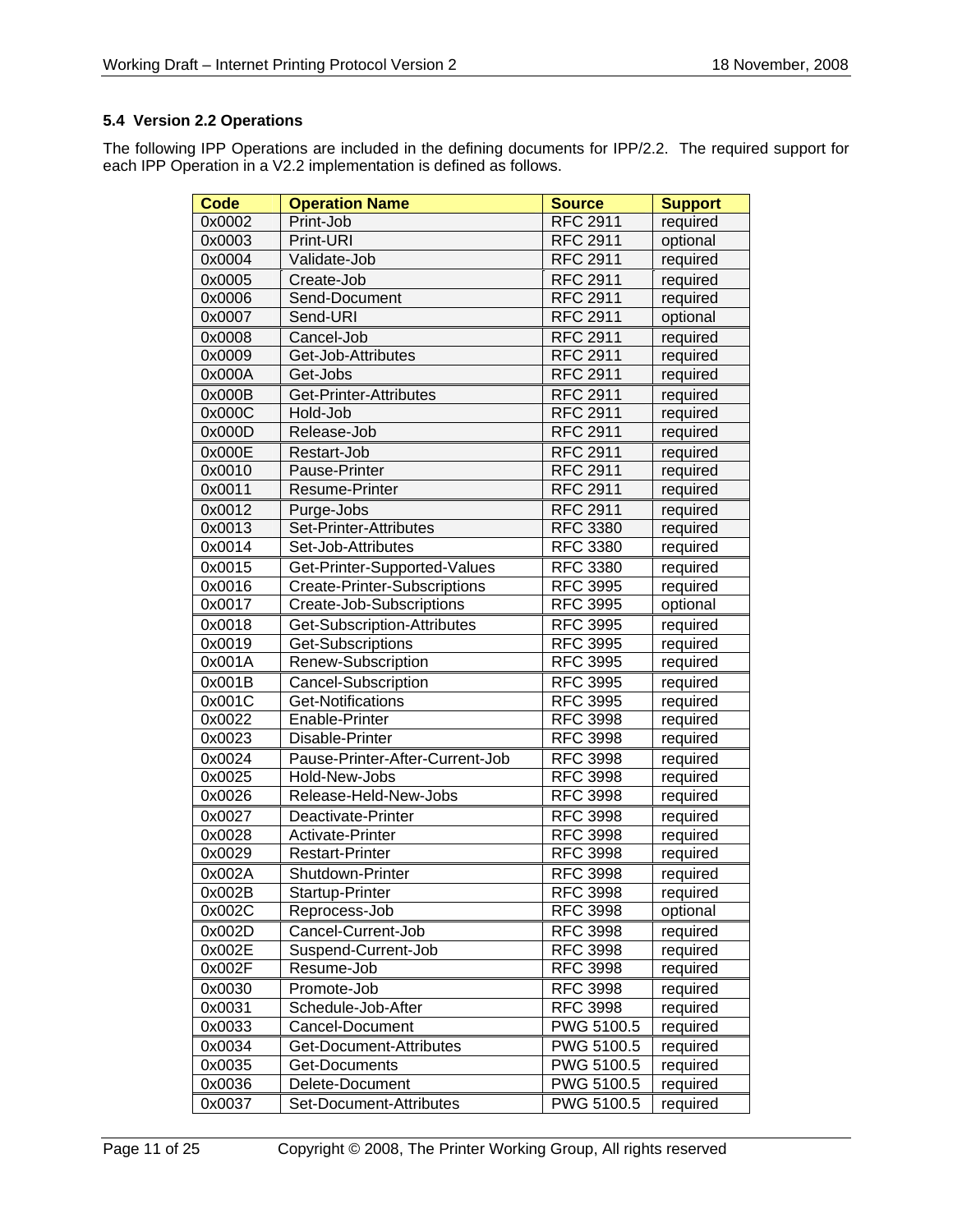## **6 Conformance Requirements**

#### **6.1 Printer Conformance Requirements**

To claim conformance to this specification, a printer vendor MUST support all IPP Operations and the associated Attributes specified as required for the indicated IPP 2.0, 2.1, or 2.2 version. In addition, the implementation MUST comply with the conformance requirement for an IPP Object, as specified in [RFC2911] section 5.2. Also, IPP/2.1 and IPP/2.2 MUST conform to the Job and Printer Administrative operations requirements, as specified in [RFC3998] section 11.

#### **6.2 Client Conformance Requirements**

To claim conformance to this specification, a client vendor MUST explicitly identify the IPP Operations and the associated Attributes included in the implementation. In addition, the implementation MUST comply with conformance requirement for an IPP Client, as specified in [RFC2911] section 5.1.

#### **6.3 HTTP Conformance**

The IPP/1.1 specification [RFC2911] requires transport over HTTP/1.1 as defined in RFC 2616. Many implementations historically have not used a HTTP/1.1 transport or provided complete HTTP/1.1 support.

To claim compliance with any of the IPPv2 versions, an implementation MUST support the complete HTTP/1.1 protocol as defined in RFC 2616, including chunking as defined in section 3.6.1 and the Expect header as defined in section 5.3.

In addition, implementations supporting TLS encryption MUST support the HTTP Upgrade protocol as defined in RFC 2817.

#### **6.4 IPP Unsupported Attributes**

The IPP/1.1 specification [RFC2911] requires that IPP attributes received, that are not supported or not understood, are to be processed according to the defined procedures, and an appropriate status code returned. Many implementations historically have not conformed to this requirement, causing communication problems and failed printing.

To claim compliance with any of the IPPv2 versions, an implementation MUST correctly process attributes, values, or groups that are not supported per RFC 2911, sections 3.1.7, 3.1.8, 3.2.1.2, 3.3.5.1, 3.3.7.1, 4.1.2.3, and 13.1.2.2, including collection attributes as defined in RFC 3382, section 7.

For example, implementations MUST support reading the IPP noValue tag as a valid value for an attribute that normally would be encoded as an enum, integer, name, or keyword value tag. Similarly, implementations MUST correctly process (or ignore) collection values as defined by RFC 3382, even if the implementation does not support the media-col attribute itself.

## **7 IANA and PWG Considerations**

This section contains the exact registration information for IANA to update the procedures defined in [RFC2911].

The following new keyword values are defined for the ipp-versions-supported attribute [RFC2911]:

- '2.0': Meets all the conformance requirements of IPP version 2.0, as specified in PWG 51XX.X, in addition to the requirements for IPP/1.1 as specified in [RFC2911] and [RFC2910].
- '2.1': Meets all the conformance requirements of IPP version 2.1, as specified in PWG 51XX.X, in addition to the requirements for IPP 2.0 as specified above.
- '2.2': Meets all the conformance requirements of IPP version 2.2, as specified in PWG 51XX.X, in addition to the requirements for IPP 2.1 as specified above.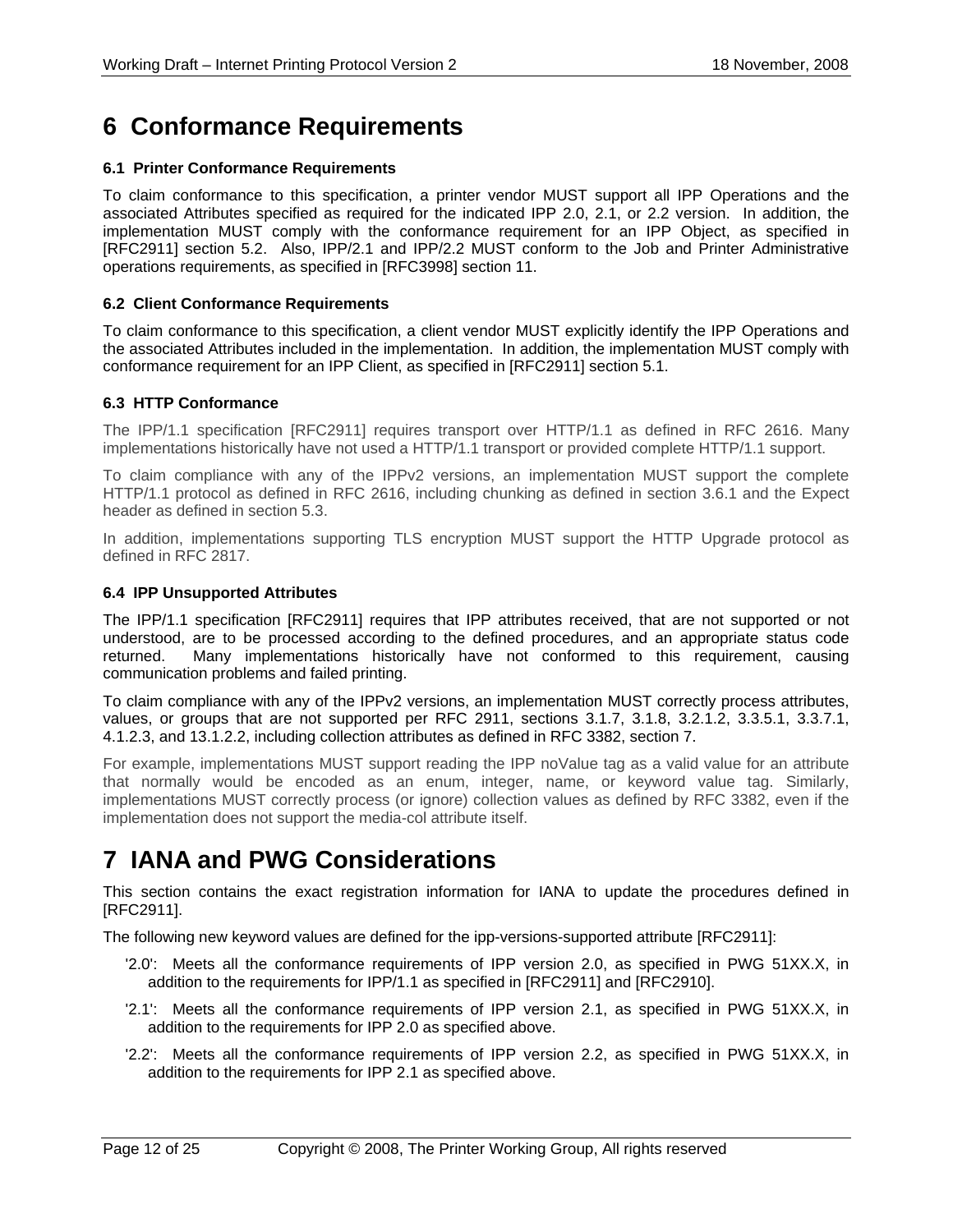NOTE TO PWG Secretary: When this document is published, replace 51XX.X with the PWG ISTO document number assigned to this specification.

## **8 Internationalization Considerations**

IPP/1.1 [RFC2911] requires conforming Printer implementations to support the UTF-8 [RFC3629] encoding of Unicode [UNICODE] [ISO10646].

For interoperability and best practice support for multiple languages, IPP/2.0 conforming Printer implementations SHOULD support Network Unicode [RFC5198] - which REQUIRES transmission of wellformed UTF-8 strings and RECOMMENDS transmission of normalized UTF-8 strings in Normalization Form C (NFC) [UAX15].

Unicode NFC is defined as the result of performing Canonical Decomposition (into base characters and combining marks) followed by Canonical Composition (into canonical composed characters wherever Unicode has assigned them).

NOTE WELL - Performing normalization on UTF-8 strings received from IPP clients and subsequently storing the results (e.g., in IPP Job objects) could cause false negatives in IPP client searches and failed access (e.g., to IPP Printers with percent-encoded UTF-8 URIs now 'hidden').

## **9 Security Considerations**

For interoperability and better support for security, the required TLS support and mandatory cipher suite for each IPP version is defined in the following table:

| <b>Version</b> | <b>TLS Version</b> | <b>TLS Requirement</b> | <b>Mandatory TLS Cipher Suite</b> |
|----------------|--------------------|------------------------|-----------------------------------|
| IPP/1.1        | 1.0 [RFC2246]      | should (per [RFC2911]) | TLS_DHE_DSS_WITH_3DES_EDE_CBC_SHA |
| IPP/2.0        | 1.1 [RFC4346]      | <b>SHOULD</b>          | TLS RSA WITH 3DES EDE CBC SHA     |
| IPP/2.1        | 1.2 [RFC5246]      | <b>SHOULD</b>          | TLS_RSA_WITH_AES_128_CBC_SHA      |
| IPP/2.2        | 1.2 [RFC5246]      | MUST                   | TLS_RSA_WITH_AES_128_CBC_SHA      |

## **10 References**

#### **10.1 Normative References**

[ISO10646] "Information Technology - Universal Multiple-octet Coded Character Set (UCS)", ISO/IEC Standard 10646, 2006.

[PWG5100.1]

 PWG Candidate Standard 5100.1-2001, IPP "finishings" attribute values extension, February 2001. Available at: ftp://ftp.pwg.org/pub/pwg/candidates/cs-ippfinishings10-20010205-5100.1.pdf, .doc

#### [PWG5100.2]

 PWG Candidate Standard 5100.2-2001, IPP "output-bin" attribute extension, February 2001. Available at: ftp://ftp.pwg.org/pub/pwg/candidates/cs-ippoutputbin10-20010207-5100.2.pdf, .doc

[PWG5100.3]

 PWG Candidate Standard 5100.3-2001, IPP Production Printing Attributes – Set 1, February 2001. Available at: ftp://ftp.pwg.org/pub/pwg/candidates/cs-ippprodprint10-20010212-5100.3.pdf, .doc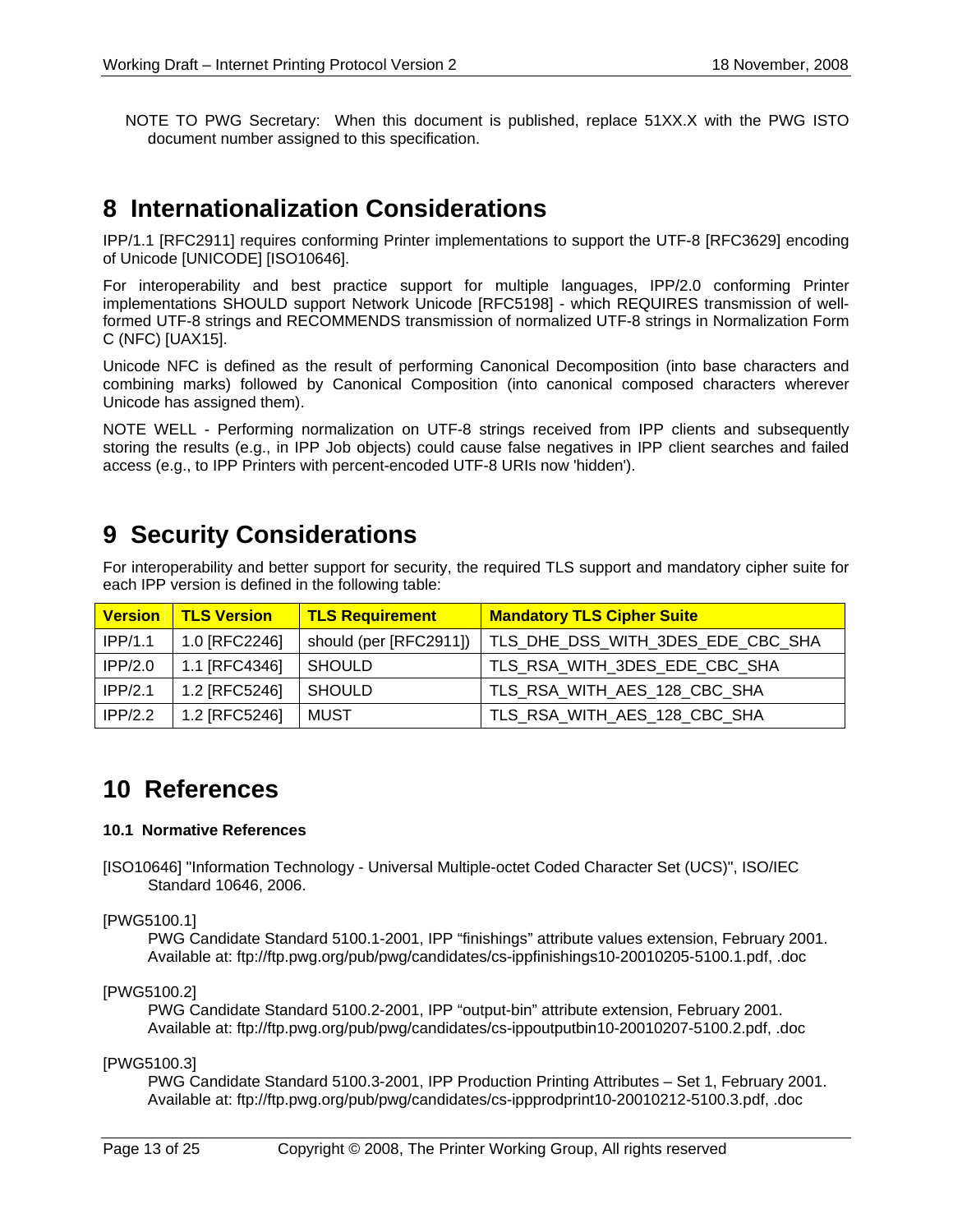#### [PWG5100.5]

 PWG Candidate Standard 5100.5, IPP Document Object, October 2003. Available at: ftp://ftp.pwg.org/pub/pwg/candidates/cs-ippdocobject10-20031031-5100.5.pdf, .doc

#### [PWG5100.6]

 PWG Candidate Standard 5100.6, IPP Page Overrides, October 2003. Available at: ftp://ftp.pwg.org/pub/pwg/candidates/cs-ipppageoverride10-20031031-5100.6.pdf, .doc

#### [PWG5100.7]

 PWG Candidate Standard 5100.7, IPP Job Extensions, October 2003. Available at: ftp://ftp.pwg.org/pub/pwg/candidates/cs-ippjobext10-20031031-5100.7.pdf, .doc

#### [PWG5100.8]

 PWG Candidate Standard 5100.8, IPP "-actual" attributes, March 2003. Available at: ftp://ftp.pwg.org/pub/pwg/candidates/cs-ippactuals10-20030313-5100.8.pdf, .doc

#### [PWG5101.1]

 PWG Candidate Standard 5101.1-2002, Media Standardized Names, February 2002. Available at: ftp://ftp.pwg.org/pub/pwg/candidates/cs-pwgmsn10-20020226-5101.1.pdf, .doc

#### [RFC2119]

Key words for use in RFCs to Indicate Requirement Levels, RFC 2119, Bradner. March 1997. http://www.ietf.org/rfc/rfc2246.txt

[RFC2246] T.Dierks, C. Allen, "Transport Layer Security 1.0", RFC 2246, January 1999, http://www.ietf.org/rfc/rfc2246.txt

#### [RFC2616]

Hypertext Transfer Protocol -- HTTP/1.1. R. Fielding, J. Gettys, J. Mogul, H. Frystyk, L. Masinter, P. Leach, T. Berners-Lee. June 1999. http://www.ietf.org/rfc/rfc2616.txt

#### [RFC2817]

Upgrading to TLS Within HTTP/1.1. R. Khare, S. Lawrence. May 2000. http://www.ietf.org/rfc/rfc2817.txt

#### [RFC2910]

R. Herriot, S. Butler, P. Moore, R. Tuner, J. Wenn "Internet Printing Protocol/1.1: Encoding and Transport", RFC 2910, September, 2000. http://www.ietf.org/rfc/rfc2910.txt

#### [RFC2911]

R. deBry, T. Hastings, R. Herriot, S. Isaacson, P. Powell, "Internet Printing Protocol/1.1: Model and Semantics", RFC 2911, September, 2000. http://www.ietf.org/rfc/rfc2911.txt

#### [RFC3380]

T. Hastings, R. Herriot, C. Kugler, H. Lewis, "Internet Printing Protocol (IPP): Job and Printer Set t Operations", RFC 3380, September 2002. http://www.ietf.org/rfc/rfc3380.txt

#### [RFC3381]

T. Hastings, H. Lewis, R. Bergman, "Internet Printing Protocol (IPP): Job Progress Attributes,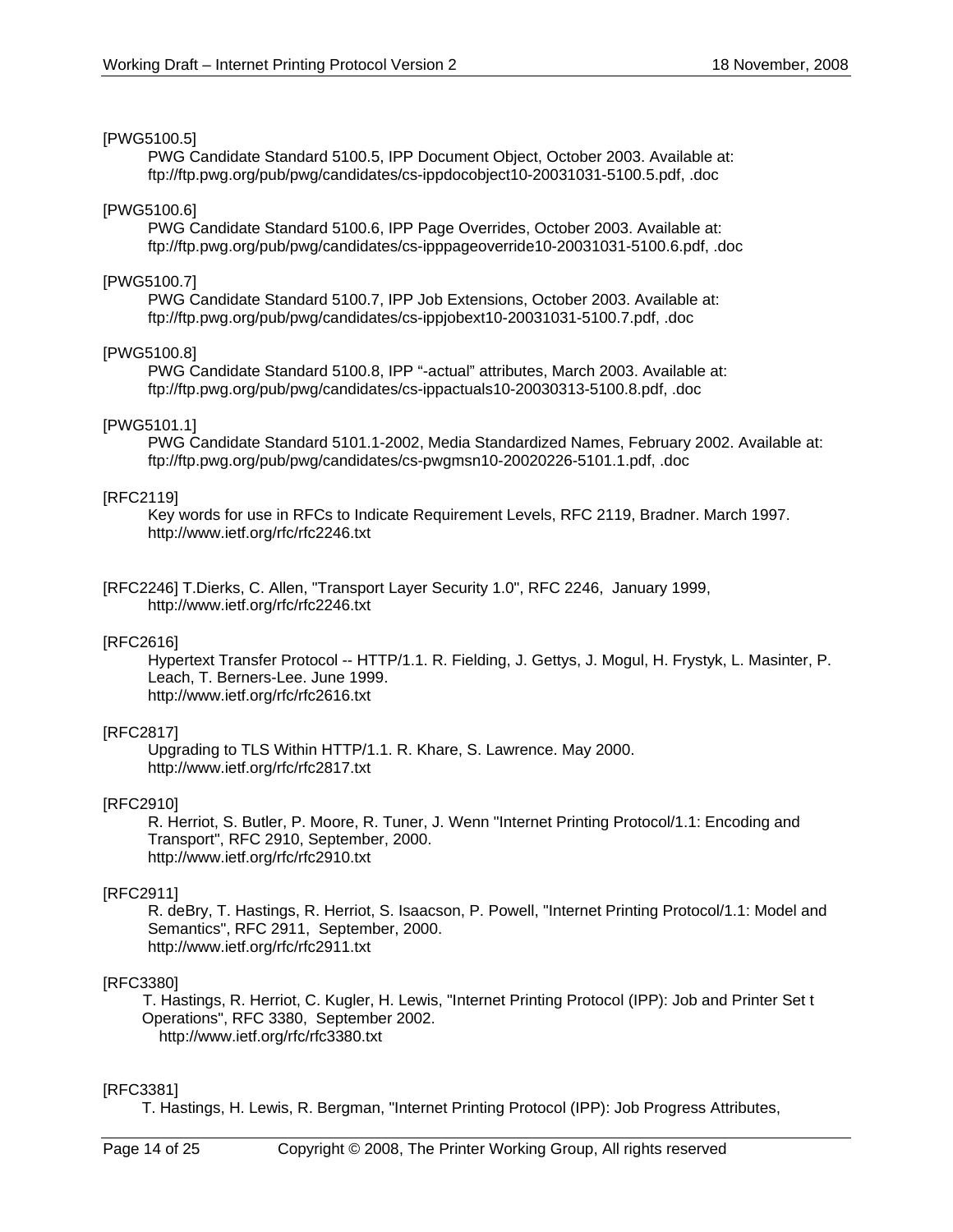RFC 3381, September 2002. http://www.ietf.org/rfc/rfc3381.txt

#### [RFC3382]

R. deBry, R. Herriot, T. Hastings, K. Ocke, P. Zehler, "Internet Printing Protocol (IPP): The 'collection' Attribute Syntax", RFC 2566, September 2002. http://www.ietf.org/rfc/rfc3382.txt

#### [RFC3510]

R. Herriot, I. McDonald, "Internet Printing Protocol/1.1: IPP URL Scheme", RFC 2910, September, 2000.

http://www.ietf.org/rfc/rfc3510.txt

[RFC3629] F. Yergeau, "UTF-8 Transformation of ISO 10646", RFC 3629, November 2003, http://www.ietf.org/rfc/rfc3629.txt

#### [RFC3995]

R. Herriot, T. Hastings, "Internet Printing Protocol/1.1: IPP Event Notifications and Subscriptions", RFC 3995, March 2005. http://www.ietf.org/rfc/rfc3995.txt

#### [RFC3996]

 R. Herriot, T. Hastings, H. Lewis, "Internet Printing Protocol (IPP): The 'ippget' Delivery Method for Event Notifications", RFC 3996, March, 2005. http://www.ietf.org/rfc/rfc3996.txt

#### [RFC3998]

 Kugler, Lewis, Hastings. "Internet Printing Protocol (IPP):Job and Printer Administrative Operations", RFC 3998, March, 2005. http://www.ietf.org/rfc/rfc3998.txt

[RFC4346] T.Dierks, E. Rescorla, "Transport Layer Security 1.1", RFC 4346, April 2006, http://www.ietf.org/rfc/rfc4346.txt

#### [RFC5198]

 J. Klensin, M. Padlipsky. "Unicode Format for Network Interchange", RFC 5198, March, 2008. http://www.ietf.org/rfc/rfc5198.txt

- [RFC5246] T.Dierks, E. Rescorla, "Transport Layer Security 1.2", RFC 5246, August 2008, http://www.ietf.org/rfc/rfc5246.txt
- [UAX15] M. Davis, M. Duerst, "Unicode Normalization Forms", Unicode Standard Annex 15, March 2008, http://www.unicode.org/reports/tr15/
- [UNICODE] M. Davis, et al, "Unicode Standard v5.1.0", Unicode Standard, April 2008, http://www.unicode.org/versions/Unicode5.1.0/

#### **10.2 Informative References**

#### [RFC2565]

R. Herriot, S. Butler, P. Moore, R. Turner, "Internet Printing Protocol/1.0: Encoding and Transport", RFC 2565, April, 1999. http://www.ietf.org/rfc/rfc2565.txt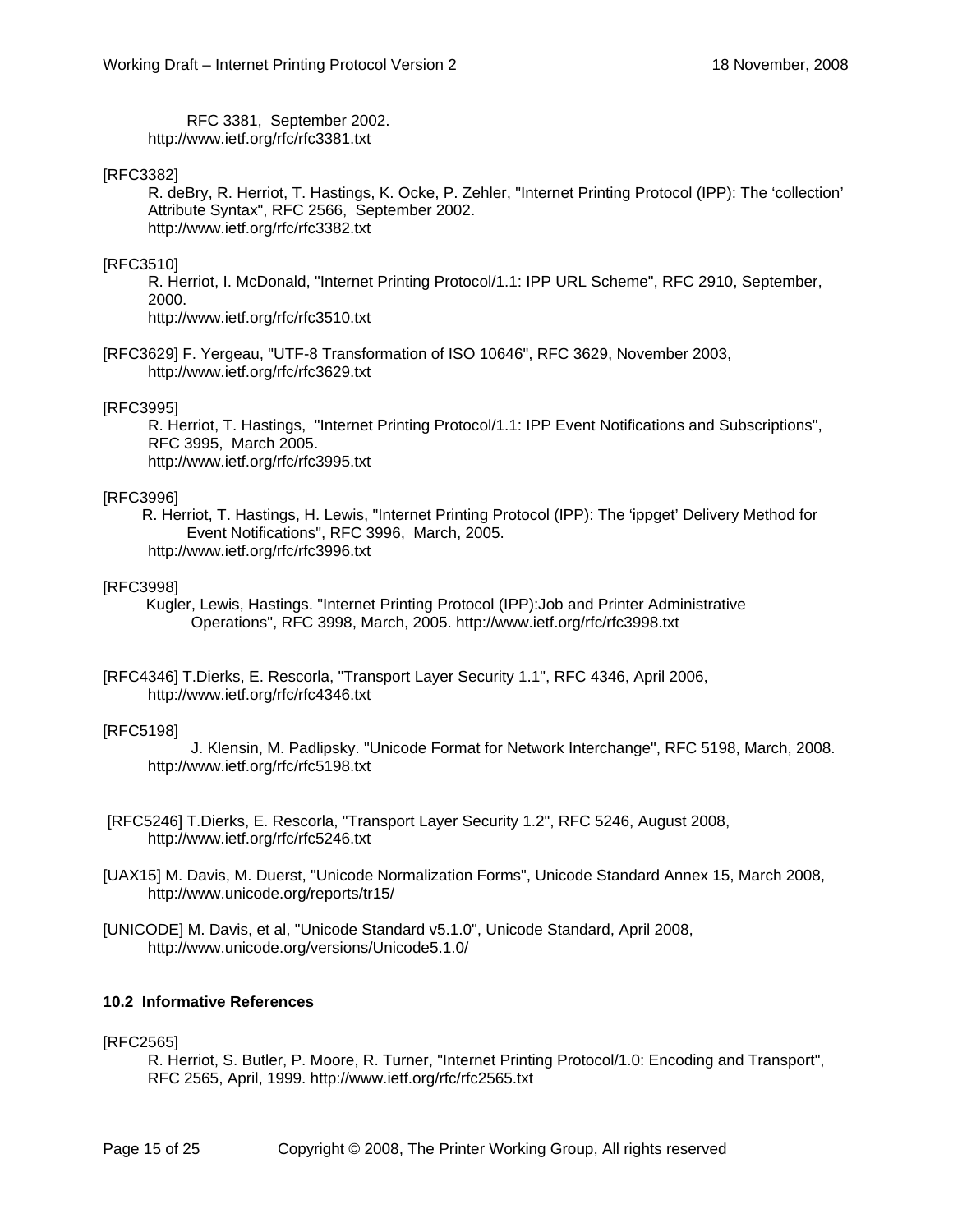#### [RFC2566]

R. deBry, T. Hastings, R. Herriot, S. Isaacson, P. Powell, "Internet Printing Protocol/1.0: Model and Semantics", RFC 2566, April, 1999. http://www.ietf.org/rfc/rfc2566.txt

### [RFC2567]

D. Wright, IETF IPP Design Goals, RFC 2567, April 1999. http://www.ietf.org/rfc/rfc2567.txt

#### [RFC3196]

T. Hastings, C. Manros, K. Kugler, H. Holst, P. Zehler, "Internet Printing Protocol/1.1: Implementor's Guide", RFC 3196, November, 2001. http://www.ietf.org/rfc/rfc3196.txt

## **11 Required Attributes**

This section defines the IPP attributes required to be supported for conformance to each of the IPP/2.x levels and also provides a reference to the IPP/1.1 required attributes.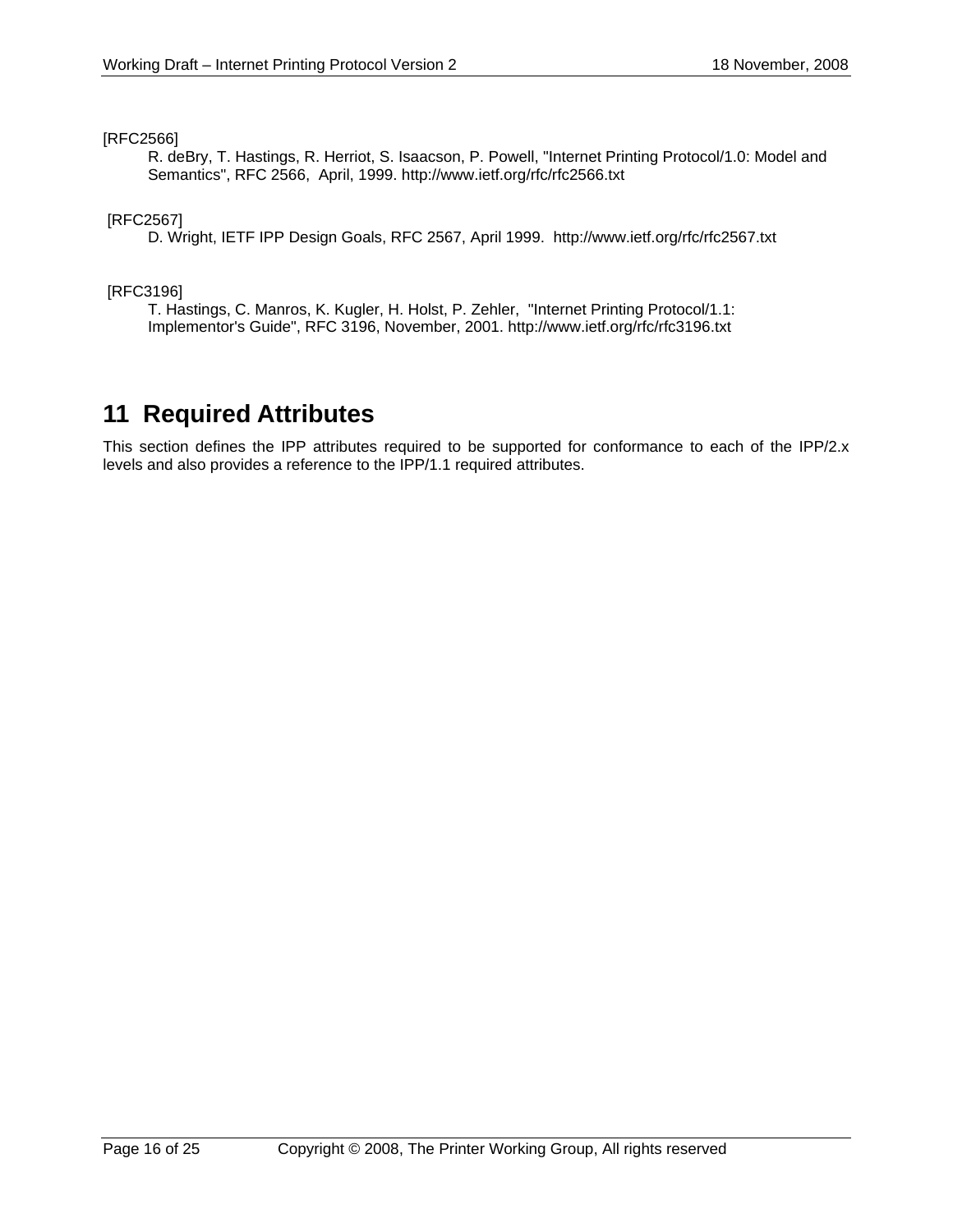## **11.1 Version 1.1 Attributes**

The following IPP Attributes are required to be supported for IPP/1.1 implementations. Note that an IPP/1.1 implementation may also include support for additional IPP Attributes other than those specified in this list.

| <b>Attribute Name</b>                | <b>Object</b> | <b>Source</b>   |
|--------------------------------------|---------------|-----------------|
| attributes-charset                   | operation/all | <b>RFC 2911</b> |
| attributes-natural-language          | operation/all | <b>RFC 2911</b> |
| charset-configured                   | Printer       | <b>RFC 2911</b> |
| charset-supported                    | Printer       | <b>RFC 2911</b> |
| compression                          | Job           | <b>RFC 2911</b> |
| compression-supported                | Printer       | <b>RFC 2911</b> |
| document-format                      | Job           | <b>RFC 2911</b> |
| document-format-default              | Printer       | <b>RFC 2911</b> |
| document-format-supported            | Printer       | <b>RFC 2911</b> |
| document-name                        | Job           | <b>RFC 2911</b> |
| generated-natural-language-supported | Printer       | <b>RFC 2911</b> |
| ipp-attribute-fidelity               | Job           | <b>RFC 2911</b> |
| ipp-versions-supported               | Printer       | <b>RFC 2911</b> |
| job-id                               | Job           | <b>RFC 2911</b> |
| iob-name                             | Job           | <b>RFC 2911</b> |
| ob-originating-user-name             | Job           | <b>RFC 2911</b> |
| ob-printer-up-time                   | Job           | <b>RFC 2911</b> |
| ob-printer-uri                       | Job           | <b>RFC 2911</b> |
| ob-state                             | Job           | <b>RFC 2911</b> |
| ob-state-reasons                     | Job           | <b>RFC 2911</b> |
| ob-uri                               | Job           | <b>RFC 2911</b> |
| limit                                | operation     | <b>RFC 2911</b> |
| my-jobs                              | operation     | <b>RFC 2911</b> |
| natural-language-configured          | Printer       | <b>RFC 2911</b> |
| operations-supported                 | Printer       | <b>RFC 2911</b> |
| pdl-override-supported               | Printer       | <b>RFC 2911</b> |
| printer-is-accepting-jobs            | Printer       | <b>RFC 2911</b> |
| printer-name                         | Printer       | <b>RFC 2911</b> |
| printer-state                        | Printer       | <b>RFC 2911</b> |
| printer-state-reasons                | Printer       | <b>RFC 2911</b> |
| printer-up-time                      | Printer       | <b>RFC 2911</b> |
| printer-uri                          | operation     | <b>RFC 2911</b> |
| printer-uri-supported                | Printer       | <b>RFC 2911</b> |
| queued-job-count                     | Printer       | <b>RFC 2911</b> |
| requested-attributes                 | operation     | <b>RFC 2911</b> |
| requesting-user-name                 | operation     | <b>RFC 2911</b> |
| time-at-completed                    | Job           | <b>RFC 2911</b> |
| time-at-creation                     | Job           | <b>RFC 2911</b> |
| time-at-processing                   | Job           | <b>RFC 2911</b> |
| uri-authentication-supported         | Printer       | <b>RFC 2911</b> |
| uri-security-supported               | Printer       | <b>RFC 2911</b> |
| which-jobs                           | operation     | <b>RFC 2911</b> |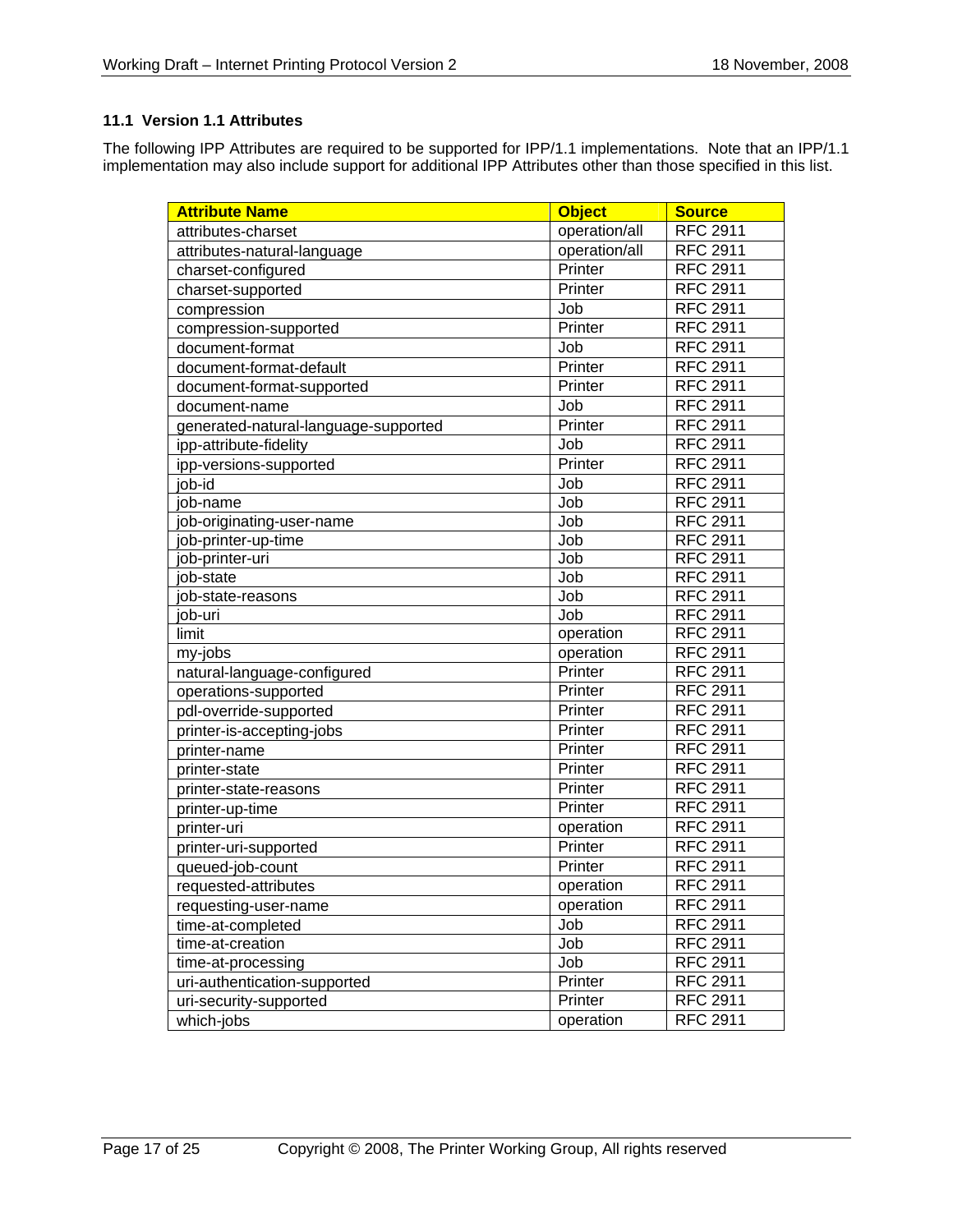## **11.2 Version 2.0 Attributes**

The following IPP Attributes are required to be supported for IPP/2.0, in addition to all the attributes listed in paragraph 11.1 as required for IPP/1.1 implementations. Note that an IPP/2.0 implementation may also include support for additional IPP Attributes other than those specified in this list.

| <b>Attribute Name</b>              | <b>Object</b> | <b>Source</b>   |
|------------------------------------|---------------|-----------------|
| color-supported                    | Printer       | <b>RFC 2911</b> |
| Copies                             | Job           | <b>RFC 2911</b> |
| copies-default                     | Printer       | <b>RFC 2911</b> |
| copies-supported                   | Printer       | <b>RFC 2911</b> |
| Finishings                         | Job           | <b>RFC 2911</b> |
| finishings-default                 | Printer       | <b>RFC 2911</b> |
| finishings-supported               | Printer       | <b>RFC 2911</b> |
| orientation-requested              | Job           | <b>RFC 2911</b> |
| orientation-requested-default      | Printer       | <b>RFC 2911</b> |
| orientation-requested-supported    | Printer       | <b>RFC 2911</b> |
| output-bin                         | Job           | PWG 5100.2      |
| media (note 1)                     | Job           | <b>RFC 2911</b> |
| media-default<br>(note 1)          | Printer       | <b>RFC 2911</b> |
| media-supported<br>(note 1)        | Printer       | <b>RFC 2911</b> |
| pages-per-minute                   | Printer       | <b>RFC 2911</b> |
| pages-per-minute-color<br>(note 2) | Printer       | <b>RFC 2911</b> |
| print-quality                      | Job           | <b>RFC 2911</b> |
| print-quality-default              | Printer       | <b>RFC 2911</b> |
| print-quality-supported            | Printer       | <b>RFC 2911</b> |
| printer-info                       | Printer       | <b>RFC 2911</b> |
| printer-location                   | Printer       | <b>RFC 2911</b> |
| printer-make-and-model             | Printer       | <b>RFC 2911</b> |
| printer-more-info                  | Printer       | <b>RFC 2911</b> |
| printer-resolution                 | Job           | <b>RFC 2911</b> |
| printer-resolution-default         | Printer       | <b>RFC 2911</b> |
| printer-resolution-supported       | Printer       | <b>RFC 2911</b> |
| <b>Sides</b>                       | Job           | <b>RFC 2911</b> |
| sides-default                      | Printer       | <b>RFC 2911</b> |
| sides-supported                    | Printer       | <b>RFC 2911</b> |

Notes:

- 1. Media names are to be as specified in [PWG 5101.1].
- 2. This attribute is required only if the printer supports more than 1 color.

## **11.3 Version 2.1 Attributes**

The following IPP Attributes are required to be supported for IPP/2.1, in addition to all the attributes listed in paragraph 11.1 as required for IPP/1.1 implementations and all the attributes listed in paragraph 11.2 as required for IPP/2.0 implementations. Note that an IPP/1.1 implementation may also include support for additional IPP Attributes other than those specified in this list.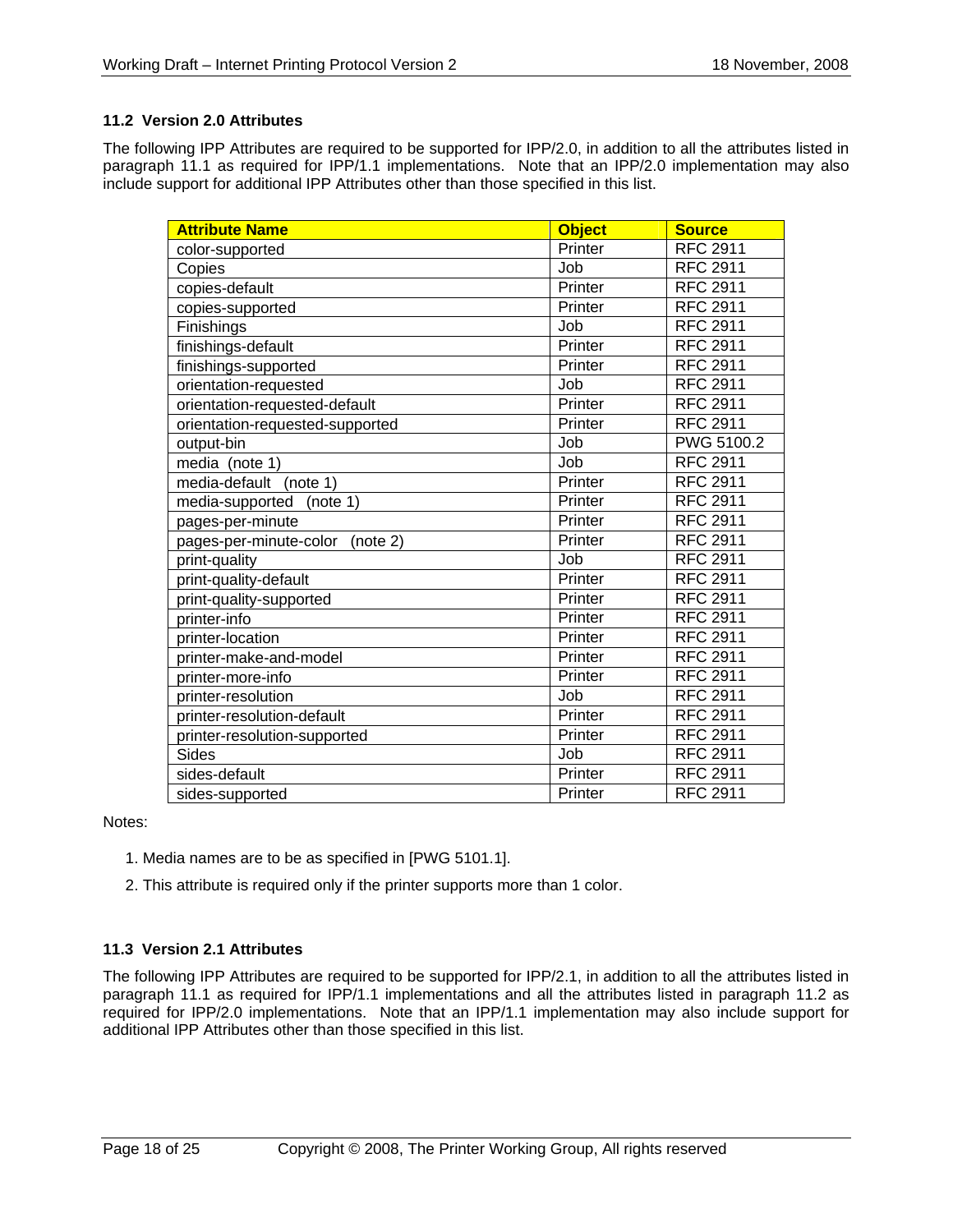| <b>Attribute Name</b>                 | <b>Object</b> | <b>Source</b>   |
|---------------------------------------|---------------|-----------------|
| compression-supplied                  | Job           | PWG 5100.7      |
| ippget-event-life                     | Printer       | <b>RFC 3996</b> |
| job-hold-until                        | Job           | <b>RFC 2911</b> |
| job-hold-until-default                | Printer       | <b>RFC 2911</b> |
| job-hold-until-supported              | Printer       | <b>RFC 2911</b> |
| job-priority                          | Job           | <b>RFC 2911</b> |
| job-priority-default                  | Printer       | <b>RFC 2911</b> |
| job-priority-supported                | Printer       | <b>RFC 2911</b> |
| job-settable-attributes-supported     | Printer       | <b>RFC 3380</b> |
| iob-sheets                            | Job           | <b>RFC 2911</b> |
| job-sheets-default                    | Printer       | <b>RFC 2911</b> |
| job-sheets-supported                  | Printer       | <b>RFC 2911</b> |
| last-document                         | operation     | <b>RFC 2911</b> |
| media-col                             | Job           | <b>RFC 3282</b> |
| media-col-default                     | Printer       | <b>RFC 3382</b> |
| media-col-ready                       | Printer       | <b>RFC 3382</b> |
| media-col-supported                   | Printer       | <b>RFC 3382</b> |
| multiple-operation-time-out           | Printer       | <b>RFC 2911</b> |
| notify-charset                        | Subscription  | <b>RFC 3995</b> |
| notify-events                         | Subscription  | <b>RFC 3995</b> |
| notify-events-default                 | Printer       | <b>RFC 3995</b> |
| notify-events-supported               | Printer       | <b>RFC 3995</b> |
| notify-get-interval                   | response      | <b>RFC 3996</b> |
| notify-job-id                         | Subscription  | <b>RFC 3995</b> |
| notify-lease-duration                 | Subscription  | <b>RFC 3995</b> |
| notify-lease-duration-default         | Printer       | <b>RFC 3995</b> |
| notify-lease-duration-supported       | Printer       | <b>RFC 3995</b> |
| notify-lease-expiration-time          | Subscription  | <b>RFC 3995</b> |
| notify-max-events-supported           | Printer       | <b>RFC 3995</b> |
| notify-natural-language               | Subscription  | <b>RFC 3995</b> |
| notify-printer-up-time                | Subscription  | <b>RFC 3995</b> |
| notify-printer-uri                    | Subscription  | <b>RFC 3995</b> |
| notify-pull-method                    | Subscription  | <b>RFC 3995</b> |
| notify-pull-method-supported          | Printer       | <b>RFC 3995</b> |
| notify-sequence-number                | Subscription  | <b>RFC 3995</b> |
| notify-sequence-numbers               | operation     | <b>RFC 3996</b> |
| notify-subscribed-event               | Subscription  | <b>RFC 3995</b> |
| notify-subscriber-user-name           | Subscription  | <b>RFC 3995</b> |
| notify-subscription-id                | Subscription  | <b>RFC 3995</b> |
| notify-subscription-ids               | operation     | <b>RFC 3996</b> |
| notify-text                           | Subscription  | <b>RFC 3995</b> |
| notify-time-interval                  | Subscription  | <b>RFC 3995</b> |
| notify-user-data                      | Subscription  | <b>RFC 3995</b> |
| notify-wait                           | operation     | <b>RFC 3996</b> |
| output-device-assigned                | Job           | <b>RFC 3998</b> |
| printer-settable-attributes-supported | Printer       | <b>RFC 3380</b> |
| printer-state-change-time             | Printer       | <b>RFC 3995</b> |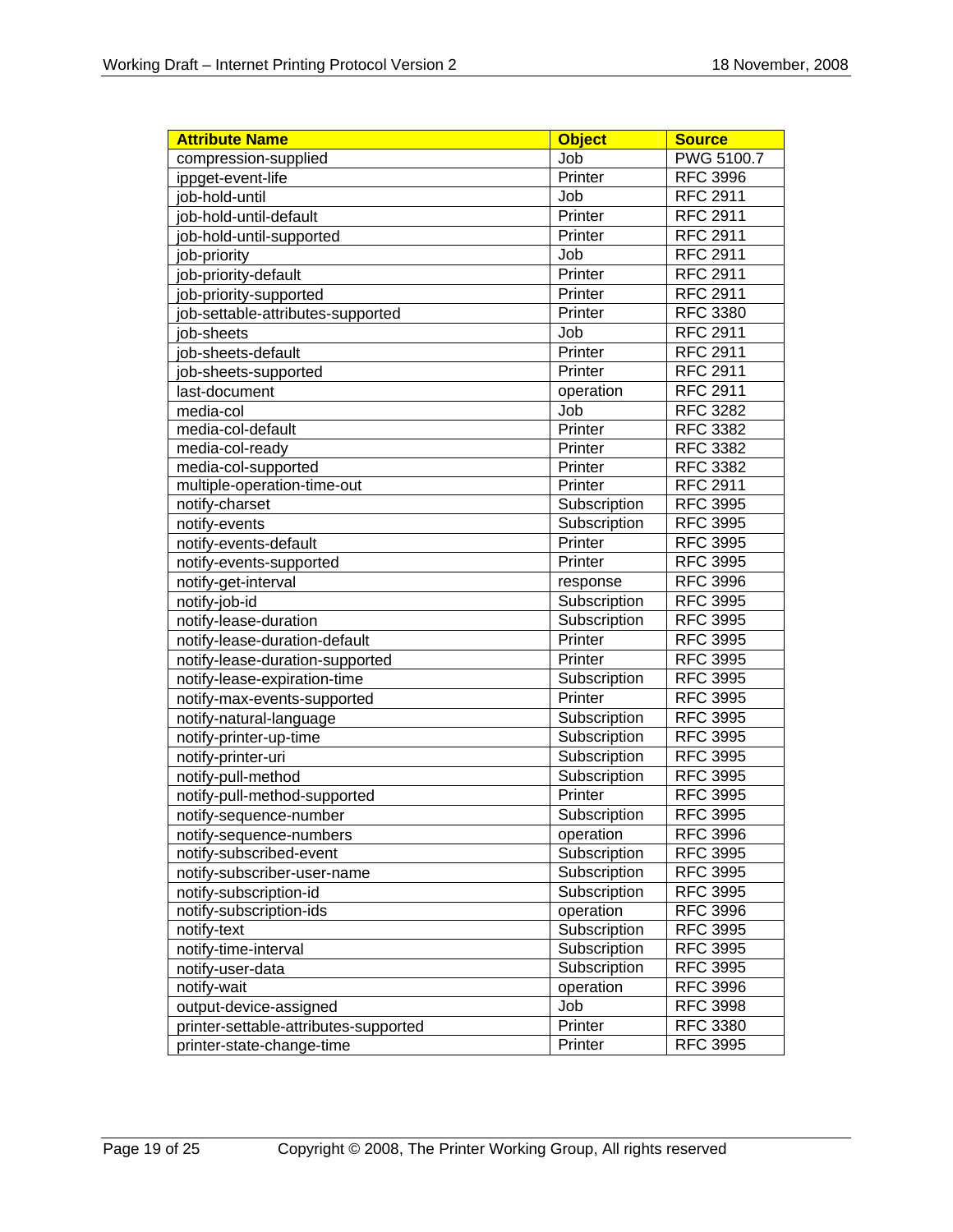### **11.4 Version 2.2 Attributes**

The following IPP Attributes are required to be supported for IPP/2.2, in addition to all the attributes listed in paragraph 11.1 as required for IPP/1.1 implementations and all the attributes listed in paragraph 11.2 as required for IPP/2.0 implementations plus all the attributes listed in paragraph 11.3 as required for IPP/2.1 implementations. Note that an IPP/2.2 implementation may also include support for additional IPP Attributes other than those specified in this list.

| <b>Attribute Name</b>             | <b>Object</b>   | <b>Source</b>     |
|-----------------------------------|-----------------|-------------------|
| copies-actual                     | Job             | PWG 5100.8        |
| document-job-id                   | Document        | <b>PWG 5100.5</b> |
| document-job-uri                  | Document        | <b>PWG 5100.5</b> |
| document-format-detected          | Document        | <b>PWG 5100.5</b> |
| document-format-supplied          | Job             | <b>PWG 5100.7</b> |
| document-message                  | Document        | <b>PWG 5100.7</b> |
| document-message-supplied         | Job             | <b>PWG 5100.7</b> |
| document-name                     | <b>Document</b> | <b>PWG 5100.7</b> |
| document-name-supplied            | Job             | <b>PWG 5100.7</b> |
| document-number                   | Document        | PWG 5100.5        |
| document-printer-uri              | Document        | PWG 5100.5        |
| document-state                    | Document        | <b>PWG 5100.5</b> |
| document-state-reasons            | Document        | <b>PWG 5100.5</b> |
| finishings-actual                 | Job             | <b>PWG 5100.8</b> |
| job-mandatory-attributes          | Job             | <b>PWG 5100.5</b> |
| job-hold-until-actual             | Job             | PWG 5100.8        |
| job-priority-actual               | Job             | <b>PWG 5100.8</b> |
| job-sheets-actual                 | Job             | <b>PWG 5100.8</b> |
| media-actual                      | Job             | <b>PWG 5100.8</b> |
| media-col-actual                  | Job             | <b>PWG 5100.8</b> |
| multiple-document-handling        | Job             | <b>PWG 5100.5</b> |
| multiple-document-handling-actual | Job             | <b>PWG 5100.8</b> |
| multiple-document-jobs-supported  | Printer         | <b>RFC 2911</b>   |
| number-of-documents               | Job             | <b>PWG 5100.5</b> |
| number-up                         | Job             | <b>RFC 2911</b>   |
| number-up-actual                  | Job             | <b>PWG 5100.8</b> |
| number-up-default                 | Printer         | <b>RFC 2911</b>   |
| number-up-supported               | Printer         | <b>RFC 2911</b>   |
| output-bin-actual                 | <b>Job</b>      | <b>PWG 5100.8</b> |
| orientation-requested-actual      | Job             | <b>PWG 5100.8</b> |
| overrides                         | Job             | <b>PWG 5100.6</b> |
| overrides-actual                  | Job             | <b>PWG 5100.6</b> |
| overrides-supported               | Printer         | <b>PWG 5100.6</b> |
| page-ranges                       | Job             | <b>RFC 2911</b>   |
| page-ranges-actual                | Job             | <b>PWG 5100.8</b> |
| page-ranges-supported             | Printer         | <b>RFC 2911</b>   |
| print-quality-actual              | Job             | <b>PWG 5100.8</b> |
| printer-message-from-operator     | Printer         | <b>RFC 2911</b>   |
| printer-resolution-actual         | Job             | PWG 5100.8        |
| sides-actual                      | Job             | <b>PWG 5100.8</b> |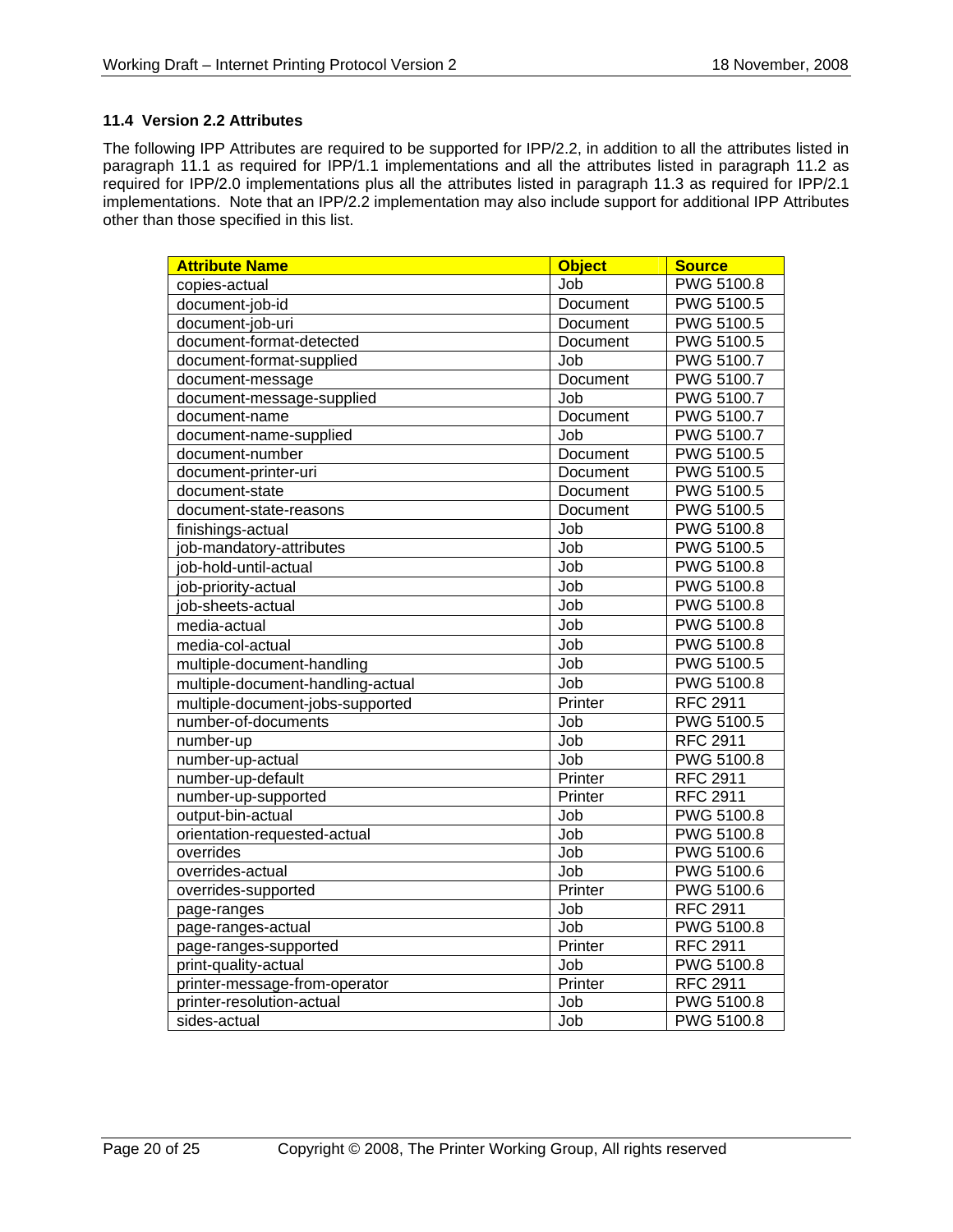## **12 Author's Addresses**

#### **Ron Bergman**

Ricoh Americas Corporation **Phone: 805-426-6542** 2635 Park Center Drive FAX:

**Harry Lewis**  InfoPrint Solutions Company Phone: 303-924-5337 6300 Diagonal Highway FAX: Boulder, CO 80301 e-mail: harryl@us.ibm.com

**Ira McDonald**  High North Phone: 906-494-2434 PO Box 221

**Michael R. Sweet** 

Apple Computer **Phone: 408-974-8798** 1 Infinite Loop, MS 302-3PG FAX: Cupertino, CA 95014 **E-Mail:** msweet@apple.com

Simi Valley, CA 93065 e-mail: Ron.Bergman@ricoh-usa.com

Grand Marais, MI 49839 **Easily 1988** e-mail: blueroofmusic@gmail.com

**The authors would like to especially thank the following individuals who also contributed significantly to the development of this document:** 

**The following individuals also contributed to the development of this document:** 

Jerry Thrasher Lexmark Craig Whittle **Sharp** Dave Whitehead Lexmark Bill Wagner **TIC** Peter Zehler Xerox Lee Farrell Canon Glen Petrie Epson Ted Tronson Novell<br>Paul Tvkodi TCS Paul Tykodi Shah Bhatti Samsung

## **13 Appendix X Document Revisions**

**This section is to be removed when this document is approved!** 

## **A. Changes made to create November 18, 2008 version**

Changed document filename per PWG naming conventions Global - Changed "IPPv2.0" to "IPP/2.0", etc., per IPP standard naming conventions Global - Many small editorial changes for readability and English usage

## **B. Changes made to create October 22, 2008 version**

Section 6.1: Changed "1.2" to "2.1".

Section 11: Added "... and also provides a reference to the currently required version 1.1 attributes." Added an "Object" column to all tables in this section.

Section 11.2: Added "output-bin" entry.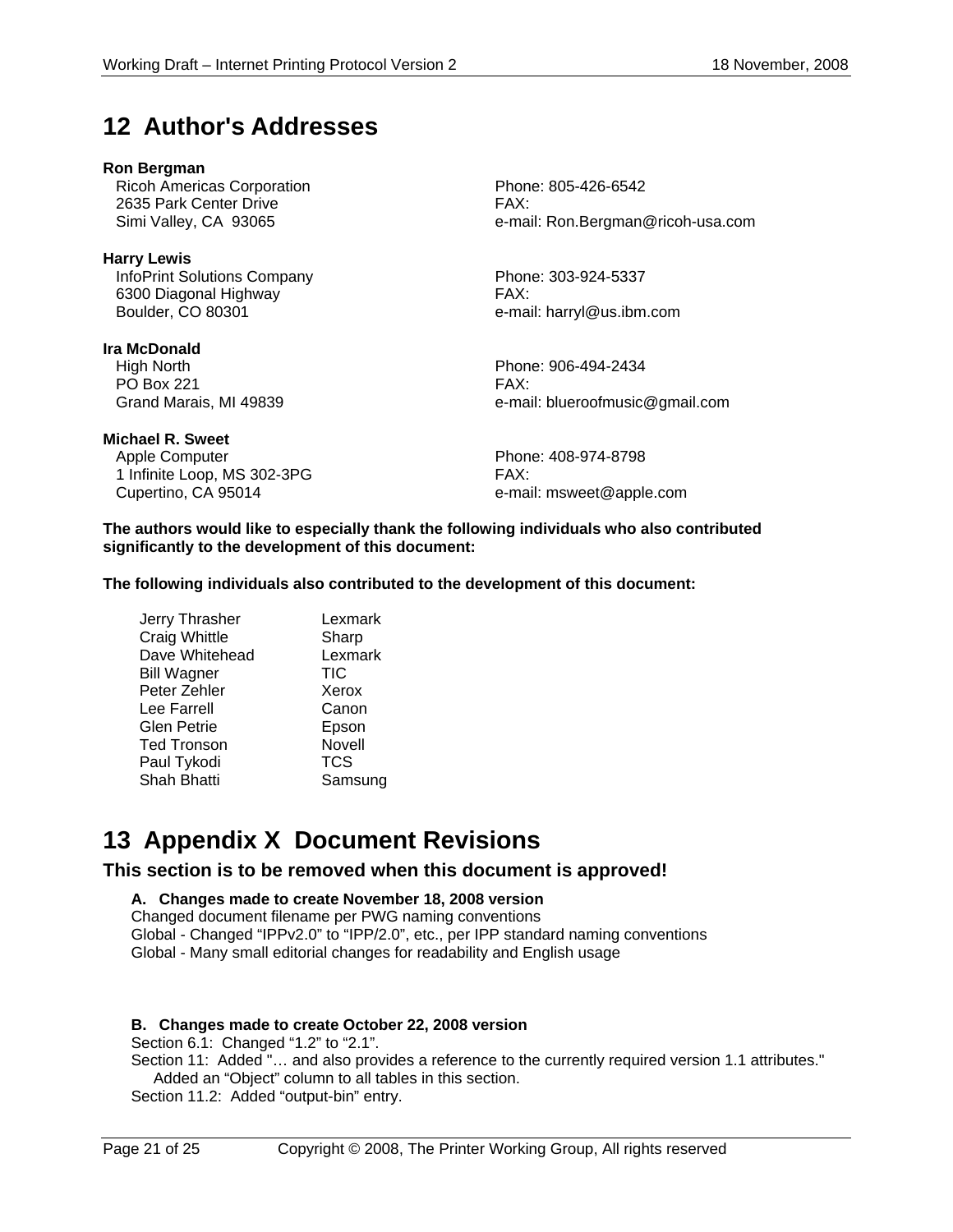Section 11.3: Added "output-device-assigned" and "printer-state-change-time"

Section 11.4: Added "copies-actual", "document-format-detected", "document-format-supplied", "document-message", "document-message-supplied", "document-name", "document-namesupplied", "finishings-actual", "job-hold-until-actual", "job-priority-actual", "job-sheets-actual", "mediaactual", "media-col-actual", "multiple-document-handling-actual", "number-up-actual", "output-binactual", "orientation-requested-actual", "overrides-actual", "overrides-supported", "page-rangesactual", "print-quality-actual", "printer-resolution-actual", and "sides-actual".

Section 11.4: Changed "2.1" to "2.2". Changed "document-job-url" to "document-job-uri".

#### **C. Changes made to create October 10, 2008 version**

Section 6.1: Added " Also, IPPv1.2 and IPP/2.2 must conform to the Job and Printer Administrative operations requirements, as specified in [RFC3998] section 11."

- Section 7: Changed " ipp\_versions\_supported" to " ipp-versions-supported" Changed "RFC EDITOR" to PWG Secretary"
- Section 9: Revised to show requirements as a table. Restored requirements for IPP/1.1 removed in last update (9/29/2008)..
- Section 11: Major changes

 Section 11.1 changed to apply to IPP/1.1, text modified, no changes to table. Section 11.2 New section for IPP/2.0. Section 11.3 was 11.2, text modified and new entries added to table.

Section 11.4 was 11.3, text modified and new entries added to table.

#### **D. Changes made to create September 29, 2008 version**

Section 6: Moved 6.1 to 6.4, moved 6.2 to 6.3, added new sections 6.1 and 6.2

In 6.3 and 6.4, changed "current IPP" to "IPP/1.1".

- Section 7: Replaced "this document" with "PWG 51XX.X" in three places. Added: " NOTE TO RFC EDITOR: When this document is published, replace 51XX.X with the PWG ISTO document number assigned to this specification."
- Section 8: Replaced "For interoperability and basic support for multiple languages, IPP/1.1 conforming Printer implementations MUST support…"

With " IPP/1.1 [RFC2911] requires conforming Printer implementations to support…"

Section 9: Deleted " For interoperability and basic support for security, IPP/1.1 conforming Printer implementations SHOULD support TLS/1.0 [RFC2246] with a mandatory cipher suite of TLS\_DHE\_DSS\_WITH\_3DES\_EDE\_CBC\_SHA."

Section 10.1: Reordered entries to maintain alphabetical/numeric order.

Section 11 Required Attributes: New section. Renumbered remaining sections

#### **E. Changes made to create September 19, 2008 version**

Section 7 Added:

The following new keyword values are defined for the ipp versions supported attribute [RFC2911]:

- '2.0': Meets all the conformance requirements of IPP version 2.0, as specified in this document, in addition to the requirements for IPP/1.1 as specified in RFC 2911 [RFC2911] and RFC 2910 [RFC2910].
- '2.1': Meets all the conformance requirements of IPP version 2.1, as specified in this document, in addition to the requirements for IPP 2.0 as specified above.
- '2.2': Meets all the conformance requirements of IPP version 2.2, as specified in this document, in addition to the requirements for IPP 2.1 as specified above.

Section 8 Added: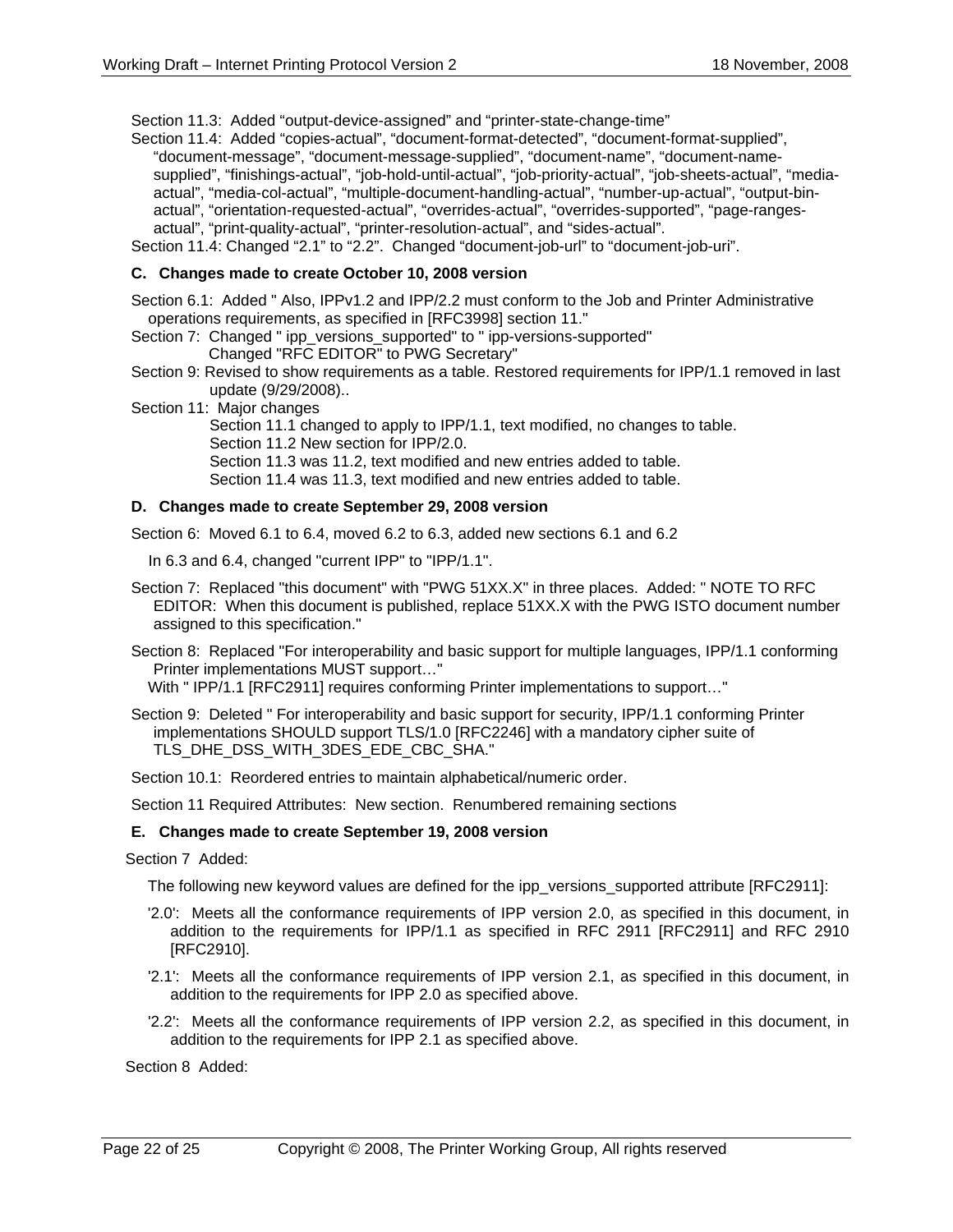For interoperability and basic support for multiple languages, IPP/1.1 conforming Printer implementations MUST support the UTF-8 [RFC3629] encoding of Unicode [UNICODE] [ISO10646].

For interoperability and best practice support for multiple languages, IPP/2.0 conforming Printer implementations SHOULD support Network Unicode [RFC5198] - which REQUIRES transmission of well-formed UTF-8 strings and RECOMMENDS transmission of normalized UTF-8 strings in Normalization Form C (NFC) [UAX15].

NFC is defined as the result of performing Canonical Decomposition (into base characters and combining marks) followed by Canonical Composition (into canonical composed characters wherever Unicode has assigned them).

NOTE WELL - Performing normalization on UTF-8 strings received from IPP clients and subsequently storing the results (e.g., in IPP Job objects) could cause false negatives in IPP client searches and failed access (e.g., to IPP Printers with percent-encoded UTF-8 URIs now 'hidden').

Section 8 Removed:

In addition to the internationalization requirements in the referenced IPP specifications, it is strongly recommended the inclusion of Network Unicode [RFC5198] to provide support of multiple languages." Was " This document presents no internationalization considerations for IPP implementations beyond those covered in the referenced IPP Specifications."

Section 9 Added:

For interoperability and basic support for security, IPP/1.1 conforming Printer implementations SHOULD support TLS/1.0 [RFC2246] with a mandatory cipher suite of LS\_DHE\_DSS\_WITH\_3DES\_EDE\_CBC\_SHA.

For interoperability and better support for security, IPP/2.0 conforming Printer implementations SHOULD support TLS/1.1 [RFC4346] with a mandatory cipher suite of TLS\_RSA\_WITH\_3DES\_EDE\_CBC\_SHA.

For interoperability and best practice for security, IPP/2.1 conforming Printer implementations SHOULD support TLS/1.2 [RFC5246] with a mandatory cipher suite of TLS\_RSA\_WITH\_AES\_128\_CBC\_SHA.

For interoperability and best practice for security, IPP/2.2 conforming Printer implementations MUST support TLS/1.2 [RFC5246] with a mandatory cipher suite of TLS\_RSA\_WITH\_AES\_128\_CBC\_SHA.

Section 10 Added:

[ISO10646] "Information Technology - Universal Multiple-octet Coded Character Set (UCS)", ISO/IEC Standard 10646, 2006.

[RFC2246] T.Dierks, C. Allen, "Transport Layer Security 1.0", RFC 2246, January 1999, http://www.ietf.org/rfc/rfc2246.txt

- [RFC3629] F. Yergeau, "UTF-8 Transformation of ISO 10646", RFC 3629, November 2003, http://www.ietf.org/rfc/rfc3629.txt
- [RFC4346] T.Dierks, E. Rescorla, "Transport Layer Security 1.1", RFC 4346, April 2006, http://www.ietf.org/rfc/rfc4346.txt
- [RFC5246] T.Dierks, E. Rescorla, "Transport Layer Security 1.2", RFC 5246, August 2008, http://www.ietf.org/rfc/rfc5246.txt
- [UAX15] M. Davis, M. Duerst, "Unicode Normalization Forms", Unicode Standard Annex 15, March 2008, http://www.unicode.org/reports/tr15/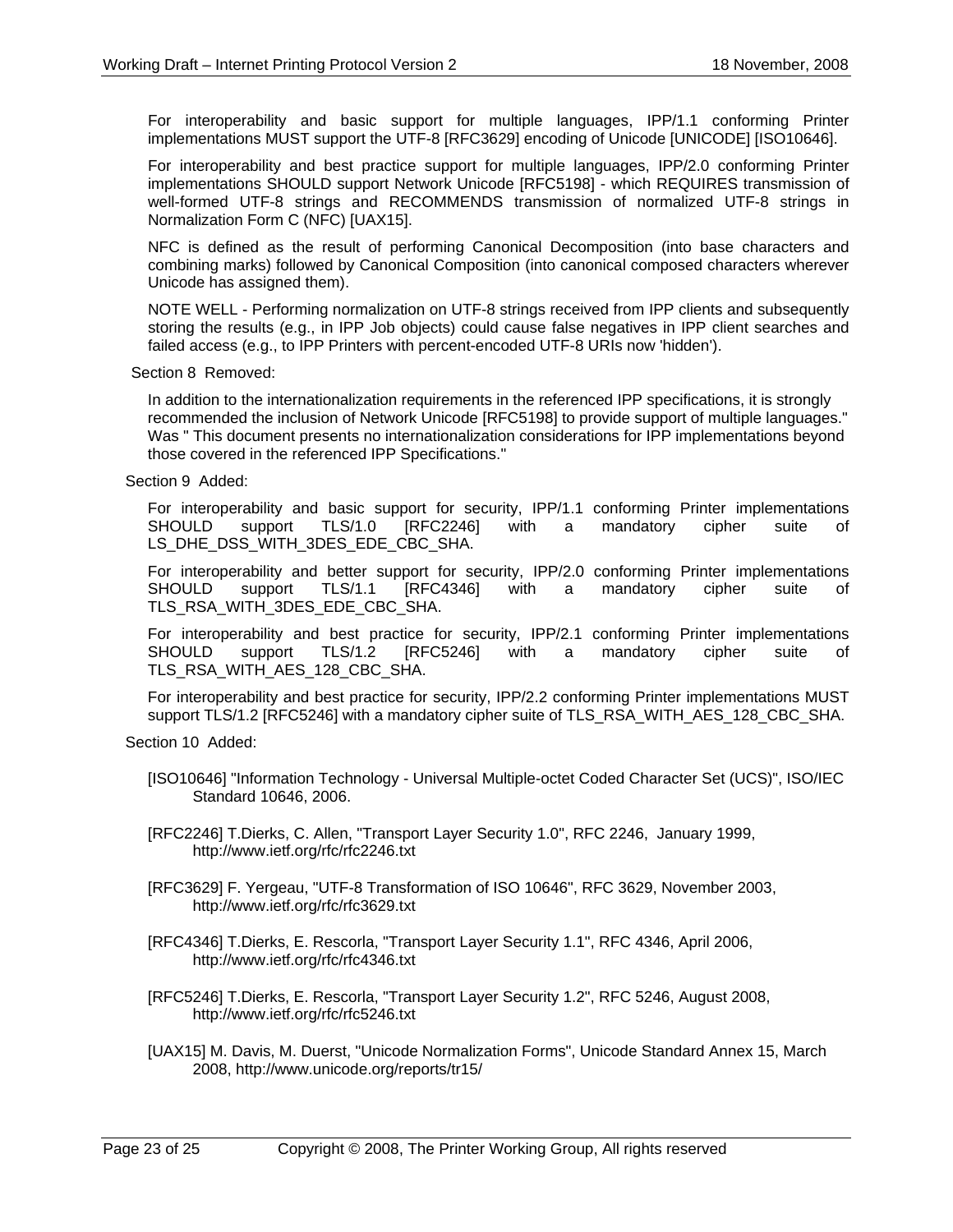[UNICODE] M. Davis, et al, "Unicode Standard v5.1.0", Unicode Standard, April 2008, http://www.unicode.org/versions/Unicode5.1.0/

### **F. Changes made to create August 27, 2008 version.**

Section 6.3: Removed entire section

Section 10: Removed references for [JFIF], [RFC2083], [PWG 5102.3], and [X-PRINT].

#### **G. Changes made to create August 15, 2008 version.**

Removed references to "Simple Workgroup Printer", "Enterprise Printer", and "Production Printer". Where appropriate these names were changed to "IPP/2.0", "IPP/2.1", and "IPP/2.2" respectively.

#### **H. Changes made to create August 6, 2008 version.**

Changed format of document location to conform to the PWG Process Specification.

Updated the Table Of Contents.

A global replacement of "Work Group" with "Workgroup".

Section 3 Added 3.1 Rational and 3.2 Use Models text.

Section 4.4 Added "RFC 3382 The 'collection' Attribute Syntax (September 2002)". Also, corrected publication dates for RFC 3380, RFC 3381, RFC 3996, and RFC 3998.

Section 5.2 Added " Note that a V2.0 implementation may also include support for additional IPP operations other than specified in this list."

Section 5.3 Added " Note that a V2.1 implementation may also include support for additional IPP operations other than specified in this list."

Section 6 Renamed "Conformance Requirements" was "IPPv2 Protocol Addenda"

Current text in section 6 added to Section 6.1

Section 6.1 " Many implementations historically have not conformed to this requirement, causing communication problems and failed printing." was " It has been reported that many implementations do not conform to this requirement, which can result in problems with the host side communication processes."

Section 6.1 Added to end of second paragraph "…, including collection attributes as defined in RFC 3382, section 7."

Section 6.1 Added third paragraph " For example, implementations MUST support reading the IPP noValue tag as a valid value for an attribute that normally would be encoded as an enum, integer, name, or keyword value tag. Similarly, implementations MUST correctly process (or ignore) collection values as defined by RFC 3382, even if the implementation does not support the media-col attribute itself."

Added Section 6.2 and 6.3.

Added Section 7 IANA and PWG Considerations (The remaining sections have been renumbered.)

Section 8 (was section 7): " In addition to the internationalization requirements in the referenced IPP specifications, it is strongly recommended the inclusion of Network Unicode [RFC5198] to provide support of multiple languages." Was " This document presents no internationalization considerations for IPP implementations beyond those covered in the referenced IPP Specifications."

Section 10: Added references for [JFIF], [RFC2083], [RFC2616], [RFC2817], [RFC5198], [PWG 5102.3], and [X-PRINT].

#### **I. Changes made to create July 18, 2008 version.**

Abstract: Added "queries to the IPP printer." to complete the last sentence in the abstract.